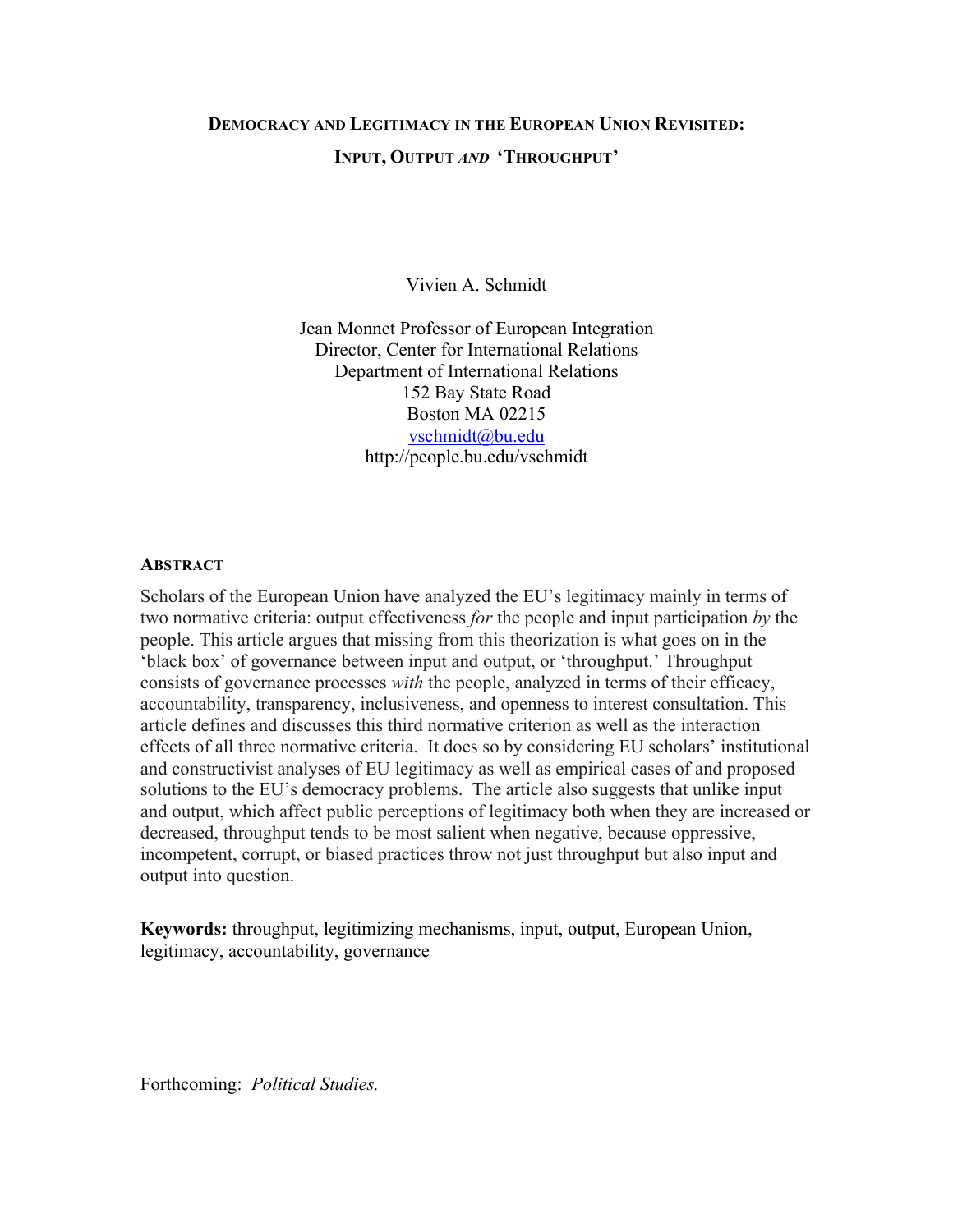## **DEMOCRACY AND LEGITIMACY IN THE EUROPEAN UNION REVISITED: INPUT, OUTPUT** *AND* **'THROUGHPUT'**

Is the European Union democratically legitimate? This question has been hotly debated at least since the early 1990s (e.g., Williams 1991; Beetham and Lord 1998; Majone 1998; Scharpf 1999; Moravcsik 2002; Lord 2004; Follesdal 2006; Hix 2006; Schmidt 2006). Democratic theorists tend to divide not only on their positive or negative responses to the question but also on the normative criteria by which to evaluate legitimacy. While certain theorists focus primarily on the quality of what goes on inside EU governance, such as questions of authorization, representation, and accountability (Beetham and Lord 1998), others are more concerned with the quality of what goes in or comes out of EU governance, judging legitimacy primarily on the basis of policy outcomes (e.g., Majone 1998; Moravcsik 2002; Caporaso and Tarrow 2008; Menon and Weatherill 2008) or on citizen's active participation and deliberation (e.g, Bellamy and Castiglione 2003; Hix 2008). These latter two normative criteria for evaluation are our focus here. They have long been discussed in the language of systems theory, starting with Scharpf (1970), who divided democratic legitimation into *output*, judged in terms of the effectiveness of the EU's policy outcomes *for* the people, and *input*, judged in terms of the EU's responsiveness to citizen concerns as a result of participation *by* the people. Missing from this theorization of democratic legitimacy in the EU, this paper will argue, is a third normative criterion for evaluation: *throughput*. Throughput legitimacy builds upon yet another term from systems theory, and is judged in terms of the efficacy, accountability, and transparency of the EU's governance processes along with their inclusiveness and openness to consultation *with* the people.

The paper seeks to show that the quality of the governance processes, and not only the effectiveness of the outcomes and the participation of the citizenry, is an important criterion for the evaluation of a polity's overall democratic legitimacy. In the case of the European Union, moreover, attention to the mechanisms of 'throughput' legitimacy, that is, to the efficacy, accountability, openness, and inclusiveness of the governance processes, has not only been increasing among scholars, it has long been among the central ways in which EU level institutional players have sought to counter claims about the poverty of input legitimacy and to reinforce claims to output legitimacy. The purpose of this paper, however, is not to attempt to evaluate the EU's empirical legitimacy against these normative standards or to make an argument one way or another about the EU's purported democratic deficit. Rather, it seeks systematically to conceptualize a new evaluative standard for EU legitimacy, building on established normative theory. There is in fact already a large body of work on various mechanisms of throughput legitimacy by democratic theorists of the EU, including on the efficacy of the institutional rules and processes (Scharpf 1988, 1999; Risse and Kleine 2007; Schmidt 2009; Menon and Peet 2010), their accountability (e.g., Beetham and Lord 1998;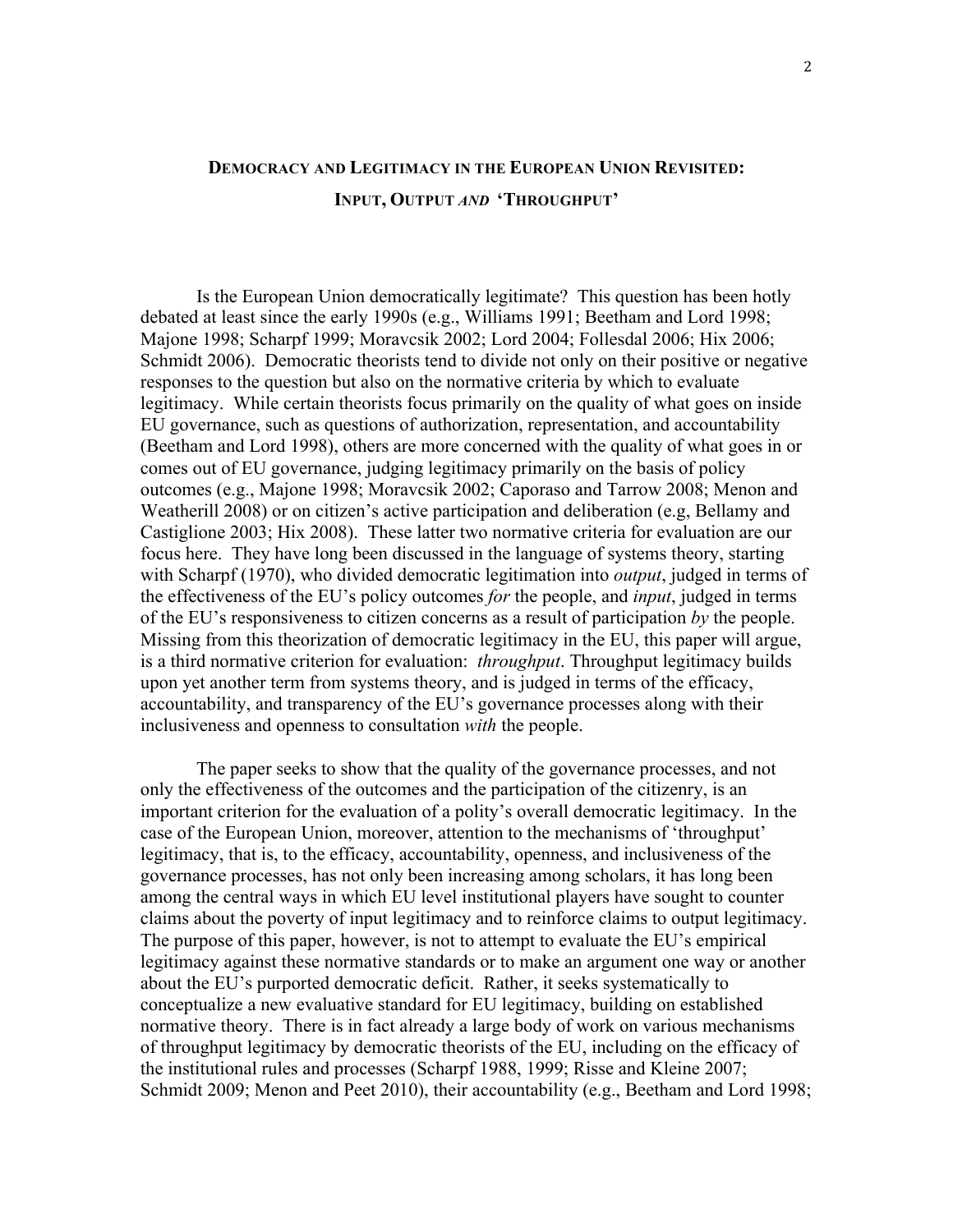Harlow 2002; Héritier 2003; Lord 2004; Bogdanor 2007; Bovens, Curtin, t'Hart 2010) and transparency (e.g., Cini and Pérez-Solórzano Borragán 2011; Novak 2011), as well as the inclusiveness and openness of the EU's interest intermediation processes (Smismans 2003; Greenwood 2007; Kohler-Koch 2007, 2010; Liebert and Trenz 2009). With throughput, this paper seeks to bring these mechanisms together under a more general rubric in order better to show not only how they together contribute to the evaluation of the legitimacy of the EU's governance processes but also how throughput in its many guises may interact with the other two criteria of input and output in their many guises.

The article explores the nature, problems, and interactions of output, input, and throughput in normative theory about the EU, and assesses the ways in which all three criteria may be used in normative as well as empirical arguments about the legitimacy of the EU. It finds that in some cases arguments purportedly about output or input may actually be also or instead about throughput. As for the interaction effects of the three, the article suggests that whereas output policy and input participation can involve complementarities and trade-offs, where less quality in the one may be offset by better quality in the other, throughput does not interact with output and input in the same way. Although it too is an important component of the EU's democratic legitimacy, normative theorists would have a hard time persuading the public that better quality throughput offsets bad policy output or minimal input participation. But bad throughput—consisting of oppressive, incompetent, corrupt, or biased governance practices—regularly undermines public perceptions of the legitimacy of EU governance, regardless of how extensive the input or effective the output. The multi-level nature of the EU system further complicates matters, since legitimacy is split between output and throughput at the EU level and input at the national. In this situation, throughput may be used in legitimizing arguments as a kind of '*cordon sanitaire'* for the EU, ensuring the trustworthiness of the processes and, thereby serving as a kind of reinforcement or, better, reassurance, of the legitimacy of EU level governance.

This article begins with a theoretical discussion of the three democratic legitimizing criteria: 'output' *for* the people, 'input' *by* (and *of*) the people, and, 'throughput' *with* the people. It then briefly addresses in turn output and input—since these mechanisms are well known—to follow with a more lengthy discussion of throughput legitimacy. The article illustrates its arguments using both scholarly analyses and proposed empirical solutions to the problems of EU legitimacy. With regard to the scholarly analyses, the article distinguishes between accounts focused on the institutional forms and practices of the EU—most of which tend to use historical and rational choice institutionalism to explore the historical logics of path dependent institutions and the rationalist logics of calculation in the EU's institutions (see Scharpf 1997, 1999; Pierson 1996; Bulmer 1998; Moravcsik 1998)—and those concerned with the ideational and discursive construction of democratic legitimacy—most of which tend to use sociological and discursive institutionalism to explore the ideational logics of appropriateness and the discursive logics of communication in the EU's deliberative public sphere (e.g., Habermas 1996, 2001; Schmidt 2006, ch. 5, 2008; Fligstein 2008; Risse 2010). The article differentiates between 'institutional' and 'constructivist' scholarship to highlight the fact that even for the elaboration of any one legitimizing criterion, there can be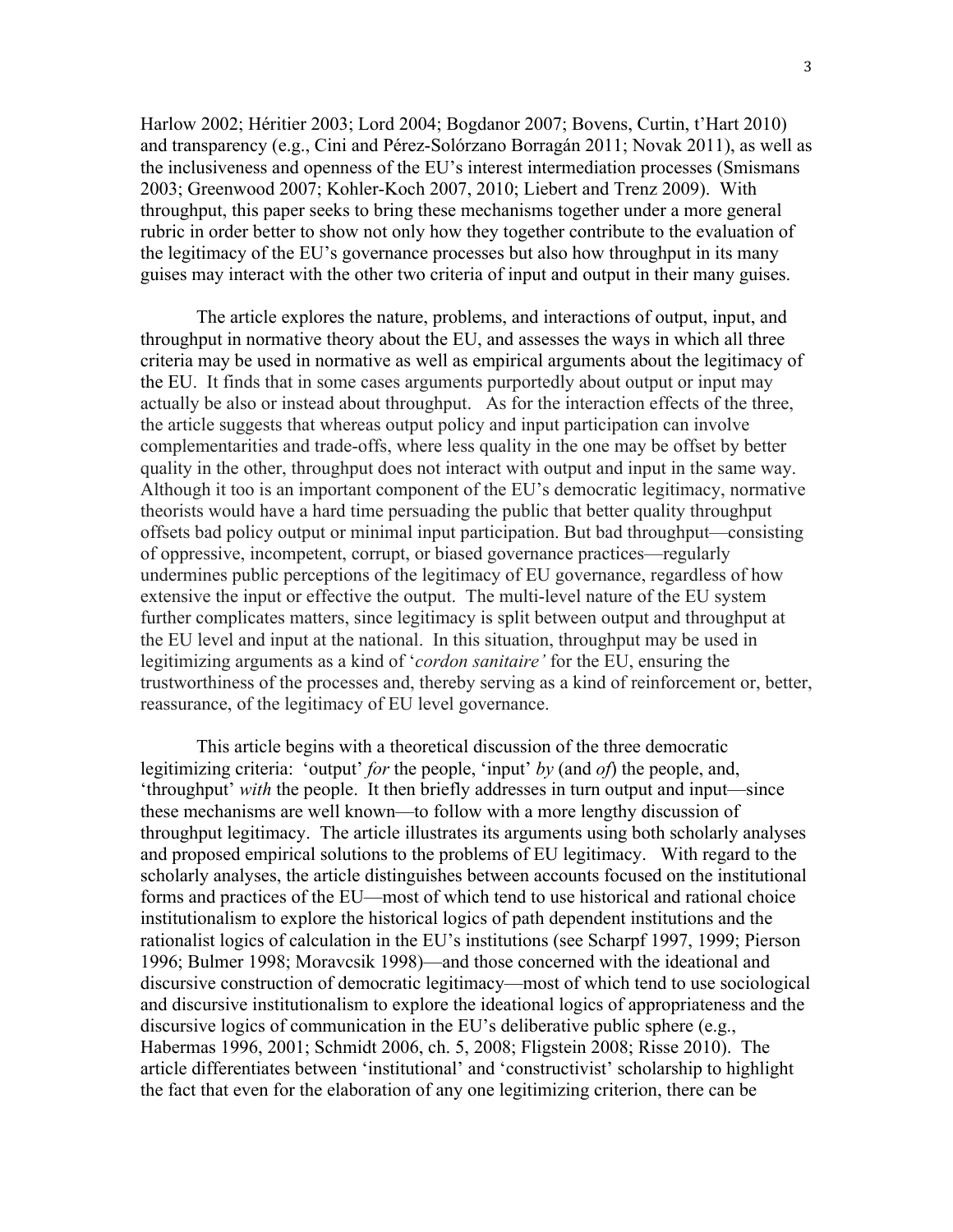contradictions and not just complementarities within as much as between approaches to legitimation. In expanding the normative criteria of legitimacy in the EU beyond input and output by adding throughput, moreover, the article offers scholars engaged in the empirical investigation of the EU a third measure for the evaluation of EU democratic legitimacy.

#### **EU LEGITIMIZING MECHANISMS: OUTPUT, INPUT, AND** *THROUGHPUT*

The concepts of output and input legitimacy as applied to the EU have their origins in the work of Fritz Scharpf (1970, 1997, 1999) who delineated 'output-oriented' legitimization as centering on the ability of EU institutions to govern effectively *for* the people and 'input-oriented' legitimization as involving political participation *by* the people. These normative definitions of legitimacy pick up on Abraham Lincoln's famous dictum about democracy requiring government *by* the people (political participation), *of* the people (citizen representation), and *for* the people (governing effectiveness) at the same time that the input-output terms themselves have been borrowed from systems theories. They appear in particular in the work of David Easton (1965), who defined input into the political system as consisting of citizens' demands and support (conferred not only through elections but also by citizen identity and sense of system legitimacy) and output as government decisions and actions, leaving what went on in the political system itself largely blank.

For Scharpf (1999, pp. 7-21), input legitimacy refers to the participatory quality of the process leading to laws and rules as ensured by the 'majoritarian' institutions of electoral representation. Output legitimacy is instead concerned with the problemsolving quality of the laws and rules, and has a range of institutional mechanisms to ensure it. Although Scharpf finds both input and output necessary for democratic legitimization, he concludes that for the EU, one needs to focus on the problem-solving logics of institutional output because the EU lacks not only the majoritarian institutional inputs (direct elections for a government) but also its constructive preconditions (input as support), consisting of thick collective identity and a European *demos*. As for his views of institutional output, Scharpf has become increasingly doubtful even here about the EU's potential legitimization, whether due to the logics of interaction in the Council that produce suboptimal policy outcomes (Scharpf 1999) or to the decisions of the Court of Justice of the European Union (CJEU) that lately seem to favor the Single Market over national social solidarity (Scharpf 2010).

Scholars who have taken an output approach to EU legitimacy are not always as pessimistic as Scharpf about the EU's potential legitimization, whether they focus on the EU's institutional form and practices or on the EU's ideas and discursive construction. Institutional scholars who are more optimistic about the legitimacy of the EU's output effectiveness *for* the people identify mechanisms such as the policy-related performance of the EU's 'non-majoritarian' institutions (e.g., Majone 1998), the balance of its institutional structures (e.g., Moravcsik 2002), or the community enhancing performance of the policies themselves (e.g., Menon and Weatherill 2008; Caporaso and Tarrow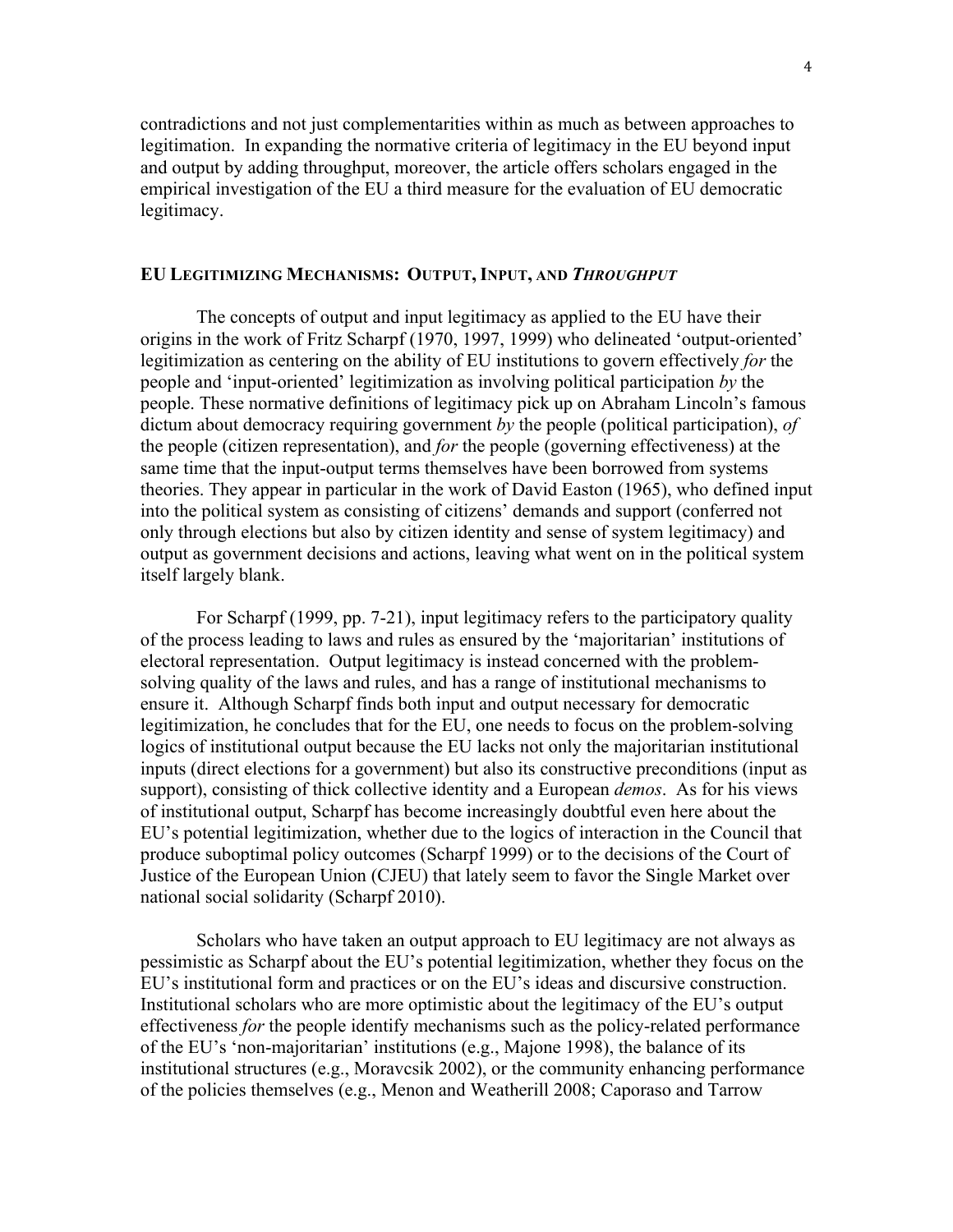2008). Constructivist scholars who take an output approach tend to concentrate less on the EU's policy performance than on to what extent such EU policies resonate with citizen values and build identity (Cerutti 2008) as well as how they are legitimated (or not) in the 'communicative discourse' between EU leaders and the public (Schmidt 2006, 2008), whether through elite narratives (e.g., Leca 2010), media discourses (e.g., Koopmans 2004; Eder and Trenz 2007), or other 'communicative' actions of elites and citizens in the public sphere (e.g., Habermas 2001; Bellamy and Castiglione 2003; Risse 2010, pp. 107-76).

A wide range of scholars, both institutional and constructivist, are instead more concerned—although often no more optimistic—than Scharpf about the EU's input legitimacy. Institutional scholars focus on the EU's 'majoritarian' institutions and the representation of citizen demands primarily through elections (e.g., Mair 2006; Hix 2008) although more recently some also consider the representation of interest groups and networks (e.g., Kohler-Koch 2010). Constructivist scholars concentrate instead on the ideas and communicative processes involved in elections and other forms of discursive interactions with the public and civil society, and how these may contribute (or not) to the construction of a sense of collective identity and/or the formation of a collective political will in a European 'public sphere' (e.g., Zürn 2000; Steffek 2003; Risse 2010, pp. 127- 57; Lucarelli et al. 2011).

Missing from this systemic theorization of legitimacy is a general theory about the practices that go on in the 'black box' of governance, and constitute what we will call, borrowing again from systems theory, 'throughput' legitimacy (expanding on Easton's concept, which is limited to bureaucratic practice). This conceptualization is intended to encompass not only the internal processes and practices of EU governance but also what Schmidt (2006) has previously termed, adding a preposition to Abraham Lincoln's phrase, interest intermediation *with* the people.

'Throughput' legitimacy concentrates on what goes on inside the 'black box' of EU governance, in the space between the political input and the policy output, which has typically been left blank by political systems theorists. It focuses on the quality of the governance processes of the EU as contributing to a different kind of normative legitimacy from both the performance-oriented legitimacy of output and the participationoriented legitimacy of input. Throughput is process-oriented, and based on the interactions—institutional and constructive—of all actors engaged in EU governance. The point here is that the quality of the interaction among actors engaged in the EU decision-making process—as opposed to the problem-solving ability of their products or the participatory genesis of their preferences—is also a matter for normative theorizing. And how that interaction proceeds contributes toward, or against, their 'throughput' legitimacy.

Curiously enough, with the exception of a small cluster of scholars mainly in Germany and bordering countries (e.g., Zürn 2000; Benz and Papadopoulos 2006; Holzhacker 2007; Risse and Kleine 2007), there has been little theorization about the 'throughput' legitimacy of governance processes taken as a whole, despite the fact that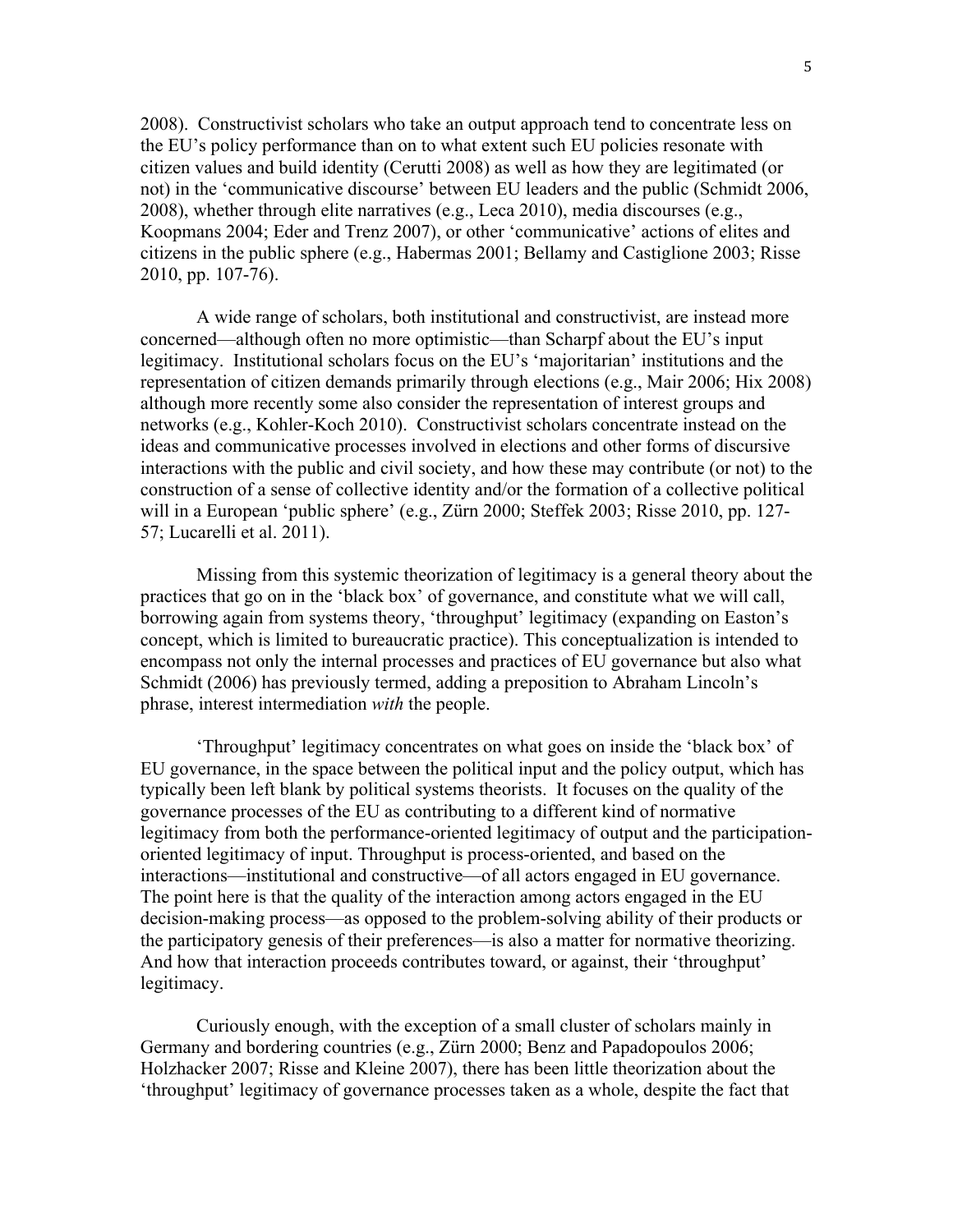there is a vast literature focused on the legitimacy of individual aspects of such processes. These aspects, involving the quality of the governance processes as established by their efficacy, accountability, transparency, inclusiveness and openness to interest intermediation, can be seen as the mechanisms of throughput legitimacy.

For scholars focused on institutional form and practice, throughput legitimacy involves first of all the efficacy of the many different forms of EU governance processes and the adequacy of the rules they follow in policymaking. These include the joint decision processes of the 'Community Method' that Scharpf (1988) considered to run the risk, as in Germany, of constituting a 'joint decision trap;' the intergovernmental processes of the European Council and of the Treaties, which were expected to become more efficacious with the Lisbon Treaty reforms, but continue to suffer from the large number of EU member-state actors with veto powers due to the unanimity rule (Schmidt 2009); the supranational processes of the EU's non-majoritarian institutions, often discussed in terms of their policy outputs (e.g., Majone 1998), but also to be considered in terms of the independent regulatory nature of their processes (Coen and Thatcher 2005); and the 'new governance' methods mandated by the Commission, such as the 'open method of coordination' in employment and social policy, sometimes cast as improving input as well as throughput legitimacy because mandated to promote civil society participation (Pochet and Zeitlin 2005; Sabel and Zeitlin 2010).

Institutional throughput also encompasses the accountability and transparency of the governance processes. Accountability is generally taken to mean that EU actors are judged on their responsiveness to participatory input demands and can be held responsible for their output decisions (Harlow and Rawlins 2007) as well as that policymaking processes meet standards of ethical governance, whether with regard to lobbyists (Cini and Pérez-Solórzano Borragán 2011) or civil servants (Nastase 2011). Transparency is often seen as a prerequisite of accountability but not as qualifying as accountability on its own because the latter also demands some form of scrutiny by a specific forum, such as EU Commissioners by the European Parliament (EP) (Fischer 2004, p. 504; see discussion in Bovens et al. 2010, p. 38). Transparency is generally taken to mean that citizens have access to information about the processes (Héritier 2003) and that decisions as well as decision-making processes in formal EU institutions are public (Novak 2011).

Finally, institutional throughput additionally concerns the quality and quantity of EU governance processes' inclusiveness and the openness of its various institutional bodies to 'civil society' (e.g., Coen and Richardson 2009). For the EU, this is mainly about interest intermediation as part of the Community Method of decision-making in particular. Legitimacy here is generally linked to questions regarding the balance in access and influence among organized interests representing business versus those representing unions or public interest organizations (Greenwood 2007) although it can also been related to the kind of trust-based relationship demanded by the Commission of all participants in on-going consultation processes (Coen 2008). This kind of interestbased throughput is categorically different from interest group based 'input', in which demands are articulated through interest group pressures, protests, demonstrations, letter-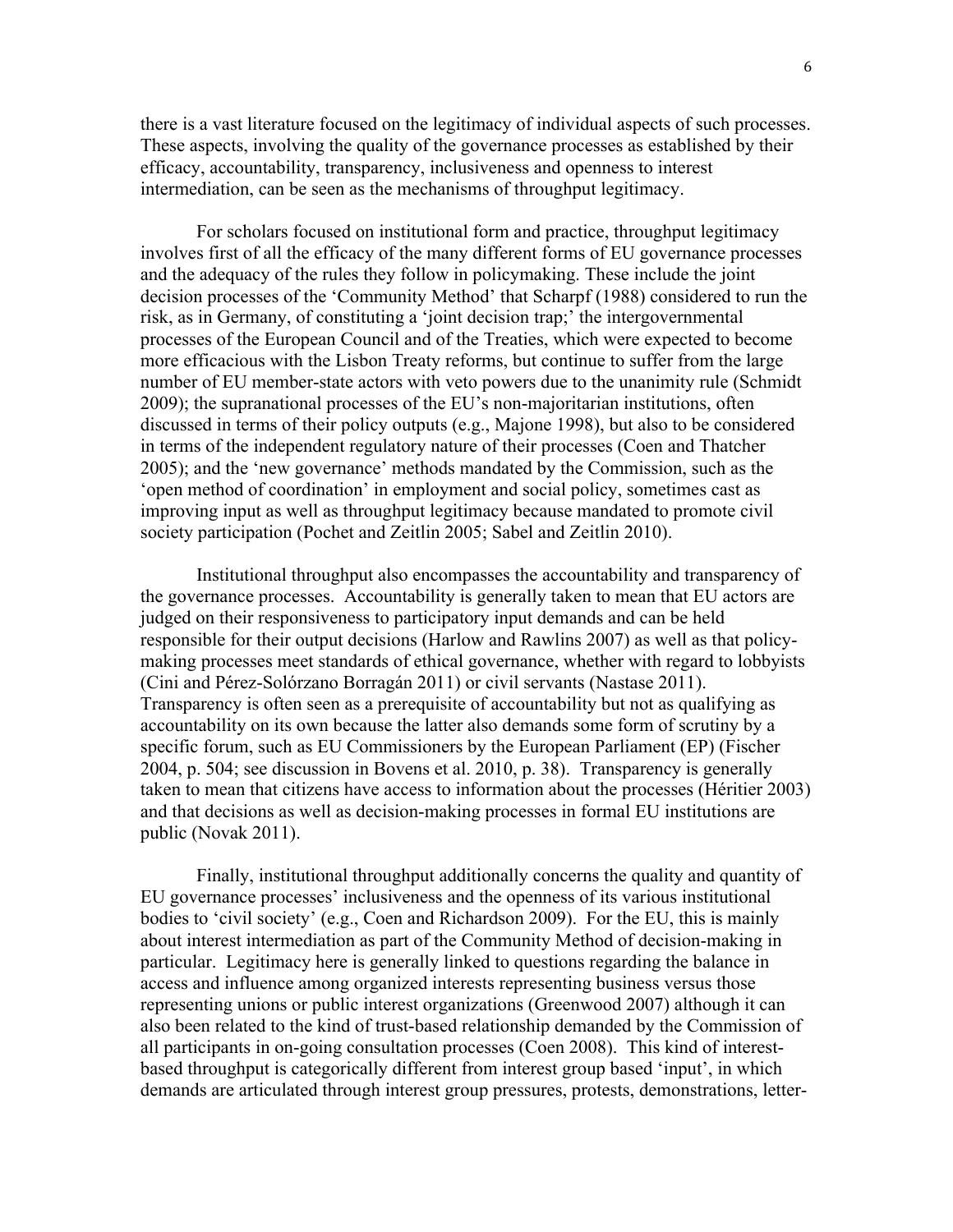writing campaigns, social movement activism, and the like in efforts to influence elected representatives, and which does not capture the ways in which interest articulation has become an integral part of the very throughput process of EU governance (see Smismans 2003; Kohler-Koch 2007; Kroger 2008; Liebert and Trenz 2009).

For scholars more concerned instead with ideational and discursive construction, throughput legitimacy involves the ideas and deliberative interactions of the agents involved in the wide range of governance processes outlined above, and how these promote efficacy, accountability, transparency, inclusiveness and access to civil society. Constructivist throughput encompasses, for example, the ways in which the Commission has defined ethics and accountability over time (Cini and Pérez-Solórzano Borragán 2011) or its usage of the term 'civil society' to refer to functional interest groups, including business, as part of a discursive strategy to improve perceptions of its legitimacy (Smismans 2003; Schmidt 2006, p. 26). Constructivist throughput also emerges from the deliberations in the various governance processes that are seen as involving not just 'bargaining', as rational choice institutionalists might assume, but also 'arguing' (Risse 2000) and persuasion, following Habermas' (1996, 2001) arguments about the significance of communicative action. It is additionally embodied in the discursive interactions found primarily in the 'coordinative' discourses of policy construction among relevant policy actors which include elected officials and civil servants along with the communities of experts, analysts, lobbyists, and activists that influence them (Schmidt 2006, Ch. 5). These interactions may take place, more specifically, in the institutionalized deliberations of experts (e.g., Joerges and Neyer 1997), in the debates of the European Parliament (EP) (Eriksen and Fossum 2002), in the involvement of interest groups with EU institutions (Smismans 2003; Kröger 2008; Liebert and Trenz 2009), as well as in ad hoc deliberative moments like the Constitutional Convention (e.g., Risse and Kleine 2007). Constructivist throughput could even be conceived of in terms of informal supranational 'discursive representation' (Dryzek and Niemeyer 2008), when INGOs such as Greenpeace or significant personalities like Habermas articulate a discourse about what the EU ought to do that has an impact on policymakers and their deliberative processes.

Throughput, in short, encompasses the myriad ways in which the policymaking processes work both institutionally and constructively to ensure the efficacy of EU governance, the accountability of those engaged in making the decisions, the transparency of the information, and the inclusiveness and openness to 'civil society'. As such, it constitutes a third and distinct criterion in the normative theoretical analysis of democratic legitimacy, alongside output and input.

Output legitimacy requires policies to work effectively while resonating with citizens' values, and identity. Input legitimacy depends on citizens expressing demands institutionally and deliberatively through representative politics while providing constructive support via their sense of identity and community. Throughput legitimacy demands institutional and constructive governance processes that work with efficacy, accountability, transparency, inclusiveness, and openness (see Figure 1).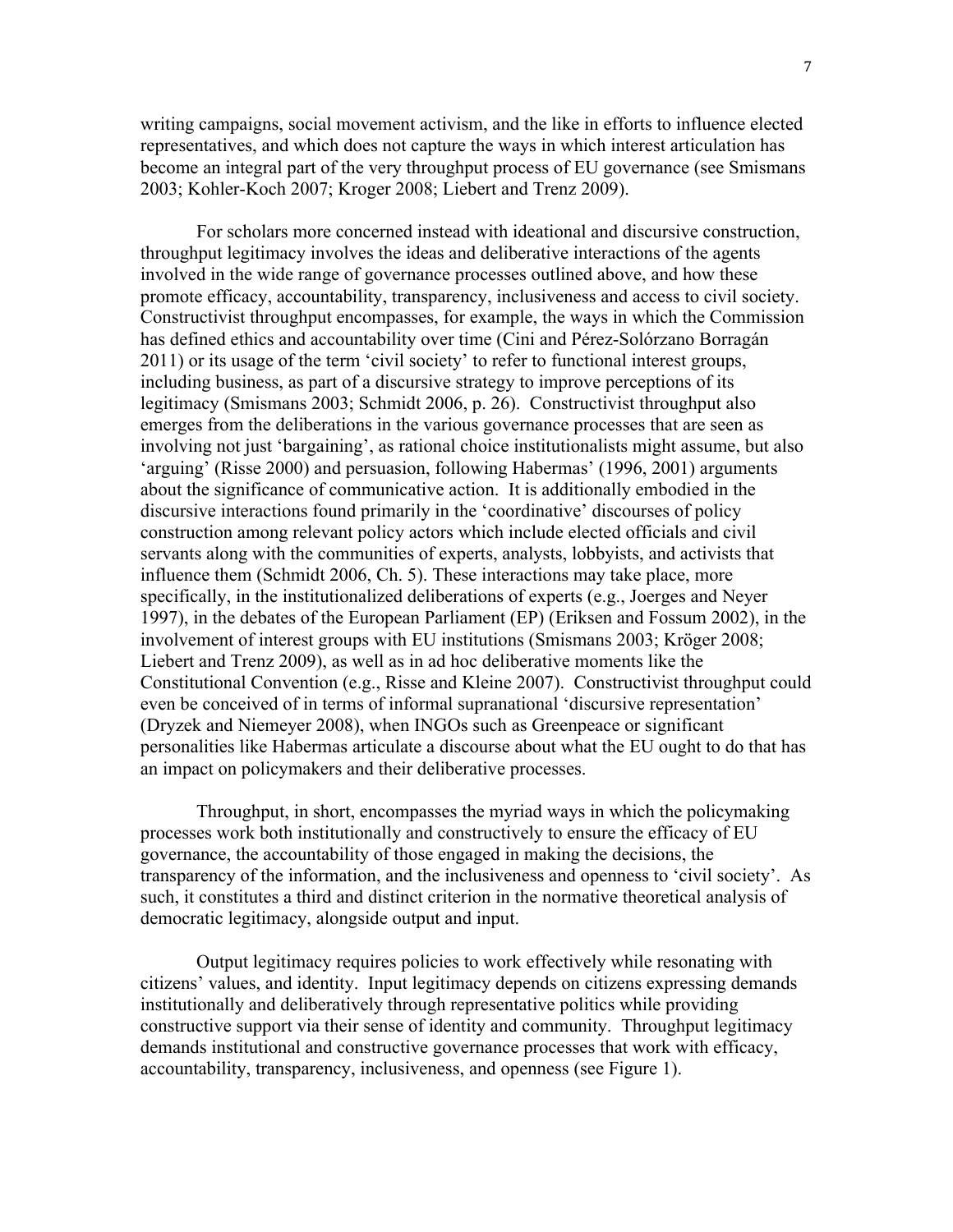#### [Figure 1 about here]

The differentiation of these three processes is important for the theorization of their interaction effects. In the EU literature on democratic legitimacy, input and output tend to be presented either as complementary, say, where good output policies are seen to make up for a lack of participatory input or where citizen input makes up for mediocre output, or as involving trade-offs, where increasing the one necessarily leads to a decrease in the other—as when more politicized input via citizen participation in majoritarian institutions is seen to reduce output performance, or when greater regulatory output by non-majoritarian institutions is seen to diminish citizens' political input. These two criteria may also have interaction effects with throughput, since more politicized input can undermine the throughput efficacy of governance processes while more regulatory output can reduce the scope of throughput joint decision processes.

However, unlike input and output, where more input participation or better policy output normally is expected to have a positive effect on public perceptions of legitimacy, more EU level throughput—whether through improved efficacy, more accountability and transparency, or greater inclusiveness and openness—does not seem to matter much for public perceptions of legitimacy. Violating throughput efficacy, accountability, transparency, inclusiveness or openness, by contrast, can have a major negative impact on public perceptions of legitimacy (only after which their improvement may have positive effects on legitimacy).

Major scandals involving incompetence, corruption, abuse of office, embezzlement, or other forms of official misconduct along with oppressive governance practices that violate the constitutional rules, that impose practices perceived as illegitimate, or involve bias or even exclusion with regard to access to interest intermediation can be highly delegitimizing, and not only for throughput. Such negative throughput can also cast a shadow over both input and output by devaluing even good output policy if it is seen as tainted and more input participation if it is seen as abused. Think of Prime Minister Blair with regard to Iraq: the key delegitimizing factor was not so much the contested (output) decision or the lack of Parliamentary (input) agreement to invade alongside the US but the (throughput) process in which the lack of evidence for the presence of WMDs (weapons of mass destruction) was obfuscated if not lied about. Nixon and the Watergate scandal was similarly an issue of throughput: it was not so much that his men burgled Democratic headquarters but that he subsequently sought to cover it up, a procedural (throughput) violation that led to his impeachment and threw into question his entire range of (output) policy achievements (e.g., the vast expansion of environmental and social policy and the opening to China). For the EU, the scandal involving the Santer Commission, in which nepotism on the part of the Dutch Commissioner, abusive contracting on the part of the French Commissioner (Edith Cresson, who signed a large contract for her personal dentist to do research on HIV), among other peccadillos, was seen as a major blow to the EU Commission's legitimacy, and provided grist for the mill regarding the EU's democratic (input) deficit while obscuring the Santer Commission's (output) achievements, such as its successful negotiations in the run-ups to the euro and Enlargement.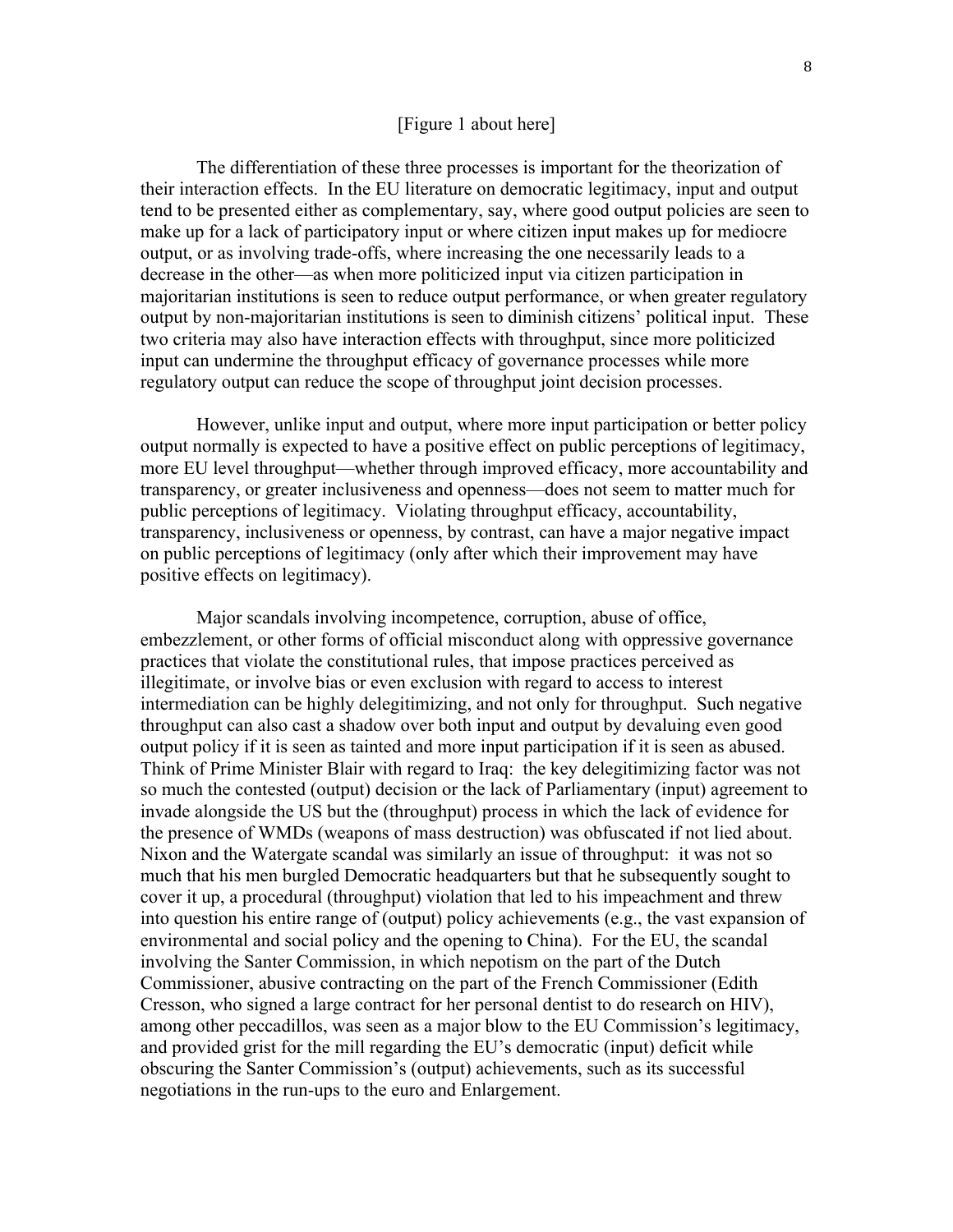Further complicating matters for the EU is its multi-level nature, in which these legitimizing criteria are largely split between the EU and national levels of governance. At the EU level, 'output' governing effectiveness *for* the people and 'throughput' governance *with* the people are the primary legitimizing criteria whereas 'input' political participation *by* the people and citizen representation *of* the people tends to be situated largely at the national level (Schmidt 2006, pp. 21-29), raising a whole host of legitimacy questions related to the absence of direct EU level input through an elected government (discussed below). It is because of this that EU throughput has come to be evoked by EU actors in normative arguments as a kind of *'cordon sanitaire',* to suggest that whatever the input that enters the system, the throughput governance process will ensure that it comes out as uncorrupted output. Good throughput in this sense seemingly makes the EU level disappear. By contrast, bad throughput can delegitimize everything, not only the throughput itself but also input participation via national leaders in the Council and the EP and output performance by EU non-majoritarian institutions.

My general definition of legitimacy here, as may already have become apparent in the previous discussions, builds on Weber (and Scharpf 1999), and relates to the extent to which input politics, throughput processes, and output policies are acceptable to and accepted by the citizenry, such that citizens believe that these are morally authoritative and they therefore voluntarily comply with government acts even when these go against their own interests and desires. Determining what citizens actually accept or find acceptable is naturally another matter, however, since norms are not universal, and are based in the culture, history, and values. Normative arguments about what is legitimate, as much as empirical investigations into what publics find legitimate, can therefore be very varied indeed, given differences among EU member-states in their conceptions of national democracy and their visions of the EU.

In what follows, therefore, I seek mainly to sketch out the broad patterns and major problems involved in the normative theory of legitimization of the EU, while only occasionally pointing to particular normative arguments or empirical problems and patterns, that is, whether citizens accept, value, and/or are satisfied with their level of EU representation or participation (input), the delivery of EU public goods (output), or their access to, information about, or perception of the efficacy, accountability, or openness of EU governance processes (throughput). I begin with output because EU legitimacy was all about output way before EU officials and scholars became concerned about input, let alone throughput.

#### **'OUTPUT' LEGITIMACY**

Only a few scholars defend the EU as democratic enough already, and they generally tend to base their defense on the output legitimacy of non-majoritarian institutions in form and/or in practice. In so doing, they make three questionable assumptions. Grounding output legitimacy primarily in institutional form or practice, whether through the EU's regulatory functions (Majone 1998), its structural checks and balances (Moravcsik 2002), or its functional performance (Menon and Weatherill 2008;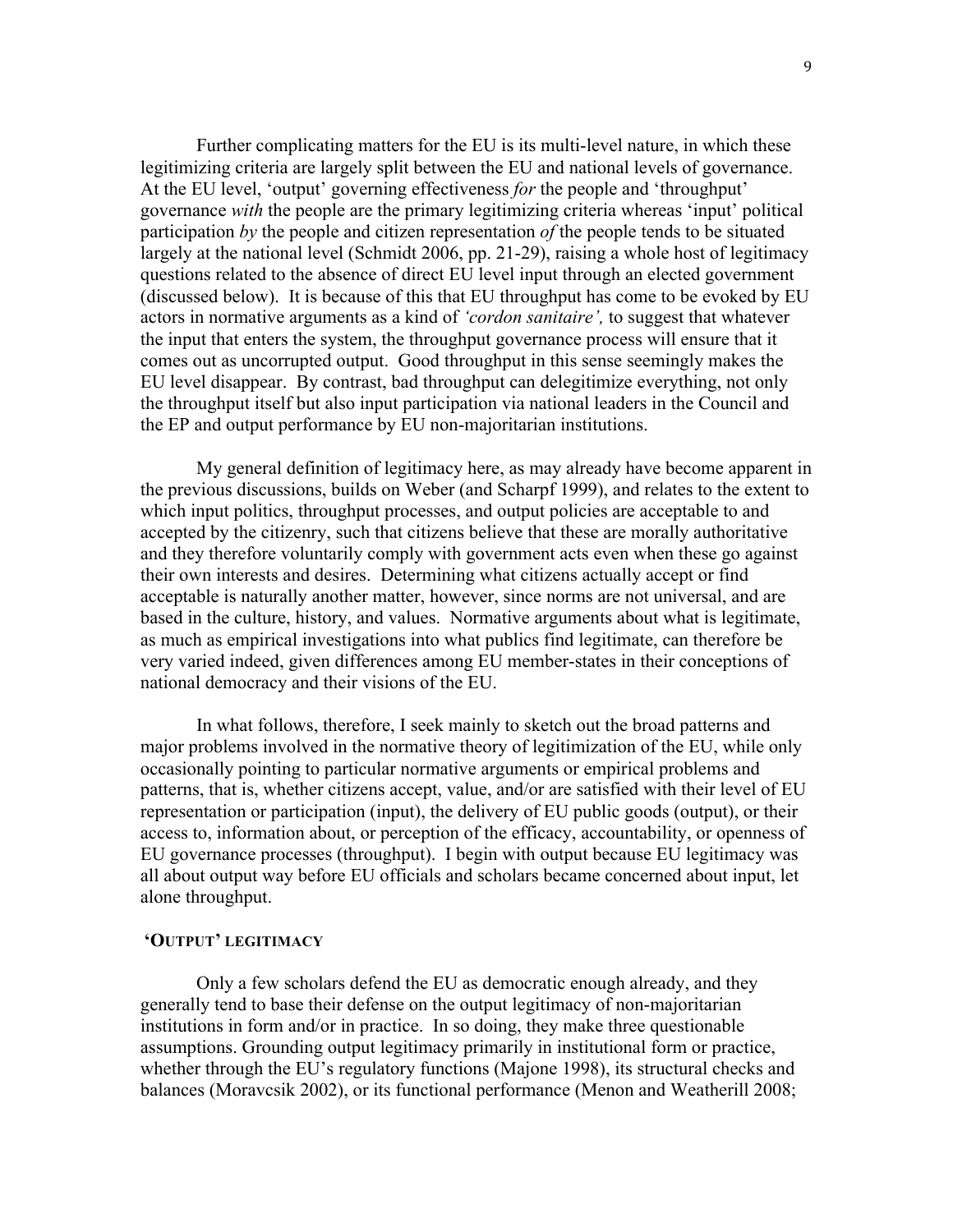Caporaso and Tarrow 2008) seems to assume, first, that output is necessarily good simply because it is produced by independent regulators—an assumption that Majone (2009) himself now questions; second, that its output cannot be bad simply because it has multiple vetoes; and third, that its policies intrinsically serve the general interest.

First, the problem with assuming that EU output is necessarily good because produced by independent EU regulators suggests that throughput processes insulated from political input are democratically legitimate. This fails to deal with the difference between non-majoritarian institutions at the EU and national levels. At the national level, the decisions of non-majoritarian institutions are accepted as legitimate not because they are entirely removed from politics but, rather, because they operate in the 'shadow of politics', as the product of political institutions, with political actors who have the capacity not only to create them but also to alter them and their decisions if they so choose—meaning that their non-majoritarian throughput processes are balanced by majoritarian input politics. At the EU level, there is no such balancing, given the EU's (throughput) decision rules that make it almost impossible to alter such decisions, let alone to alter the non-majoritarian institutions that produce those decisions, in the absence of any kind of (input) political government that could force the issue (Scharpf 2010).

Second, as to the output benefits of the EU's multiple-veto institutional (throughput) structures, Scharpf (1988) has also convincingly argued that the 'joint decision trap' of the EU's quasi-federal structure is even worse than that of Germany, raising questions about its output effectiveness or its output *tout court*, while the rationalist logic of its multiple veto structure often produces sub-optimal substantive policy outcomes (Scharpf 1999). Throughput processes, in other words, undermine output effectiveness. What is more, a structural logic that sees checks and balances (or throughput processes) as in themselves democratic and legitimate (e.g., Moravcsik 2002) is also problematic because it takes as a fundamental premise the thwarting of majoritarian expressions of the popular will, or input representation—something that may be accepted as legitimate in compound federal systems like Germany or the US but not in more simple unitary states like France and the UK (Schmidt 2006, Chap. 2).

Third, with regard to the blanket normative assumption that the EU's nonmajoritarian output policies are legitimate because in the general interest, an increasing number of contested decisions by the EU Commission and the ECJ throw this too into question empirically. These decisions include the Commission's services initiative that in its first iteration privileged home country rules, including pensions and wage rates for service workers in host countries, and ECJ decisions focused on freedom of movement that curtailed national unions' rights to strike in the Laval and Viking cases or struck down Austrian medical schools' quotas on German medical students. Although these could be seen positively from a EU level normative perspective as promoting a Polanyian, market-correcting governance for all Europeans (Caporaso and Tarrow 2008), it can just as readily be seen negatively from a national level empirical perspective as a neo-liberal post-Polanyian destruction of national labor relations and welfare systems (Höpner and Schäfer, 2007).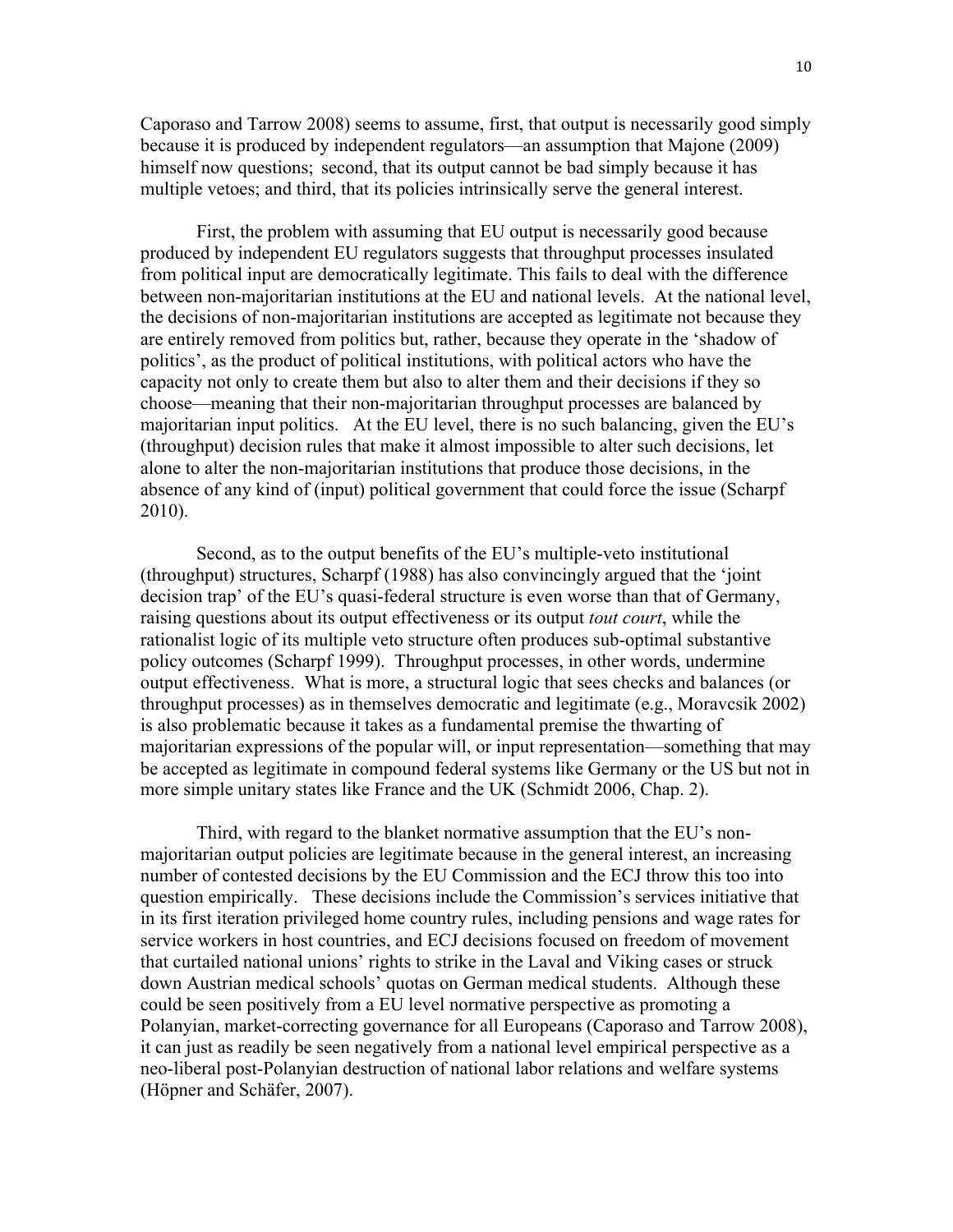These examples illustrate a fourth normative drawback to output, which takes us to the interactive construction of legitimacy. As Cerutti (2008) has argued, the performance-based legitimacy of the 'output' variety is insufficient for legitimization, since outcomes also require a kind of 'Weberian legitimacy', by which he means the substantive values and principles guiding the performance, that make the performance valued. In other words, even if policy performance is optimal in normative institutional output terms, if the actual content of the policies clashes with national values and principles, as reflected in European citizens' perceptions of EU policies as acceptable and appropriate (or not), then its output legitimacy is empirically in question.

Constructive output legitimacy, in other words, must also be considered in terms of how EU policies resonate with citizens' substantive values and identity as well as fit with their interests. This need not be a passive exercise. Political elites generally actively seek to legitimate policies as well as to build identity through communicative discourses with their citizens (Schmidt 2006, 2008) as they seek to highlight the institutional output performance of, say, the single currency (Dyson 2002), to foster certain kinds of EU norms and values such as the 'European Social Model' (Barbier 2008), or cast the EU as a 'normative power' in the world (Manners 2002; Laïdi 2008). The empirical problem for legitimacy here is that national politicians in recent years have tended to engage in comparatively little *saying* about what the EU is *doing*, engaging instead mainly in blame-shifting on unpopular policies or credit-taking on popular policies, often without even letting on that the policy was generated in Brussels (Schmidt 2006). Empirical studies of media discourse and debate show that, with the exception of the big events like European Monetary Union, enlargement, or the Constitutional Treaty, there has been relatively little increase in attention to EU policies over time other than by elites (Koopmans 2004; Fligstein 2008; Risse 2010, pp. 128-33). Moreover, although a transnational 'community of communication' in a European public sphere has been developing, in which national publics by means of the media increasingly debate the same issues at the same time using the same frames of reference (Risse 2010, Ch. 5, 6, 7; Trenz and Eder 2004), there is nothing to guarantee that those debates will build citizens' sense of EU output legitimacy, or instead promote anti-EU views.

In addition, no amount of constructive output via discourse can serve to legitimate the EU if words are not followed by actions, that is, by institutional output. After all, with regard to the principled discourse, what does 'normative power' Europe really mean if the EU cannot deliver, as in the Copenhagen Environmental Summit? Or the 'European Social Model,' as inequalities rise massively between as well as within member-states, in particular those in the Southern European periphery subject to the deflationary and recessionary austerity programs linked to their loans from the EU and IMF? But however many words and actions there are to legitimate EU level output, it can still founder on the shoals of input legitimacy.

#### **'INPUT' LEGITIMACY'**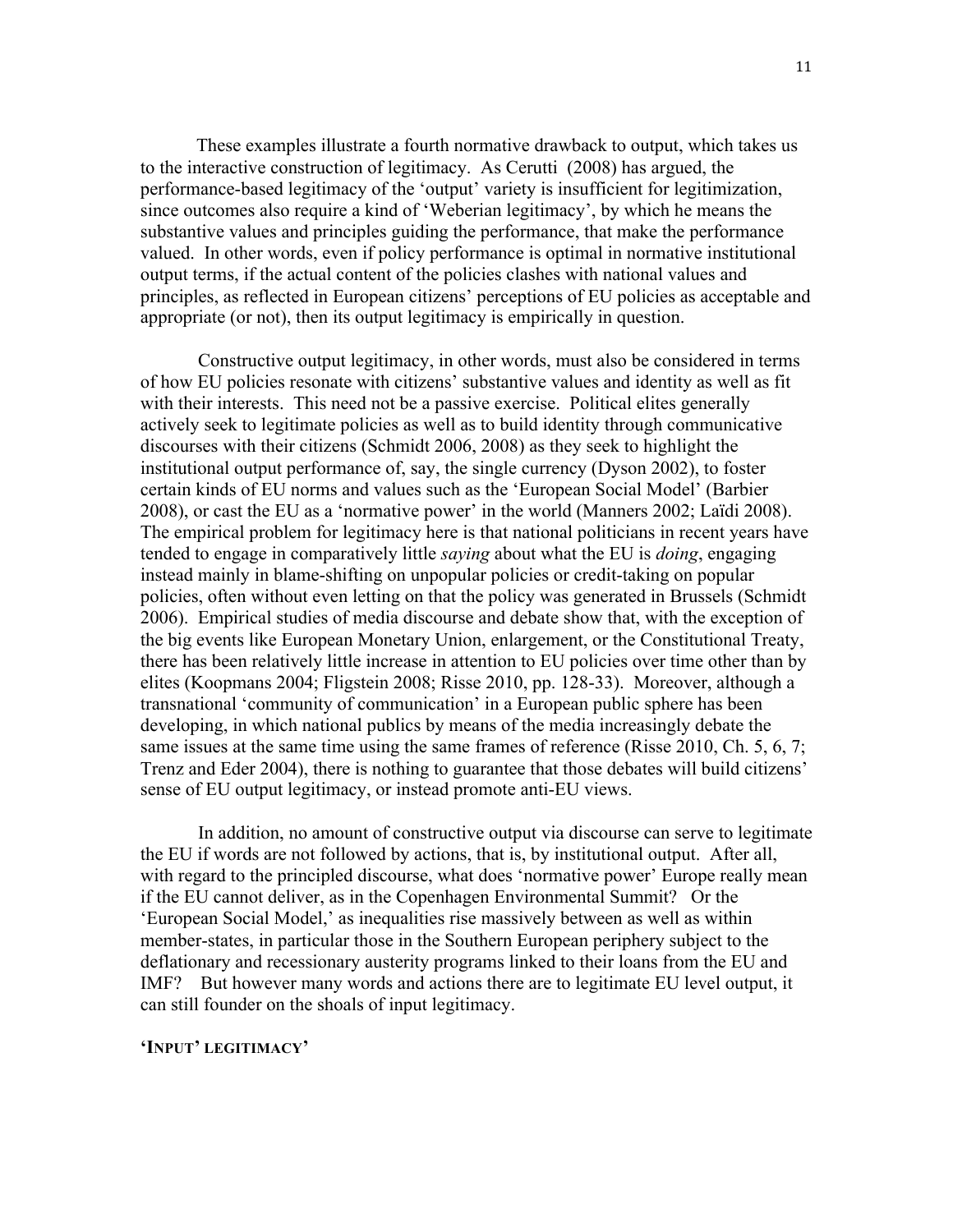Unlike output legitimacy, there are almost no scholars who think that the EU has sufficient input legitimacy. When it comes to the EU's institutional input legitimacy, to begin with, most institutional scholars agree that it does not make the grade. They cite the fact that European Parliament elections suffer from high rates of abstention, and continue to be mainly second-order elections in which national issues are more salient than EU ones (Mair 2006; Hix 2008; or that the absence of a government that citizens could vote in or out makes it impossible for 'the people' to express their approval or disapproval of EU policies directly—also the reason why Scharpf (1999) does not see the EU as 'democratic' in the input sense.

Another empirical problem for robust input is that the EU has lacked the traditional kind of left/right politics to which citizens are most likely to relate. Instead, EU level party differences and left-right political contestation have long been submerged by the general quest for consensus and compromise, promoted by institutional (throughput) processes such as co-decision procedures with the Council that are voted mostly by super-majorities in the EP and the Commission's consensus oriented, technical approach to policy initiation and development. In addition, European political parties remain weak, underdeveloped, and not very cohesive, with an amalgam in the EP of different national parties with divergent agendas and ideologies in any given European party grouping (Ladrech 2002, 2010; Mair 2006).

As a result, policymaking at the EU level can be characterized as '*policy without politics*', which in turn makes for national *'politics without policy',* as increasing numbers of policies are transferred from the national political arena to the EU, leaving national citizens with little direct input on the EU-related policies that affect them, and only national politicians to hold to account for them (Schmidt 2006, Ch. 4, 2009; see also Risse 2010). This has already had a variety of destabilizing effects on national politics, including citizen demobilization on the one hand or radicalization on the other (Mair 2006). Moreover, all of these issues have led to a decline for the EU in the kind of diffuse support that Easton identified as a key factor in input legitimacy. This is because the 'permissive consensus' of the early years, in which citizens largely ignored the EU and its outcomes has been replaced by a 'constraining dissensus' along with a rise in euroskepticism (Hooghe and Marks 2009). What makes matters worse is that new cleavages have developed between citizens whose ideas for Europe are more open, liberal and cosmopolitan in orientation and those whose ideas are more closed, xenophobic, and nationalist or even EU-regionalist oriented (Kriesi et al. 2008), leading to the specter of mobilization on EU-related issues in terms of identity politics, especially on the right (Marks and Hooghe 2009), and the gradual awakening of the 'sleeping giant' of crosscutting cleavages between pro-European 'cosmopolitans' and Eurosceptic 'nationalists' in mainstream parties of the right and the left (Franklin and van der Eijk 2007).

For constructivist scholars, all the above problems are compounded by the thinness of the communicative processes that articulate citizen ideas and concerns in the European public sphere. The lack of a common European language, a European media, or a European public opinion ensures that the communicative discourse comes largely by way of national political actors speaking to national publics in national languages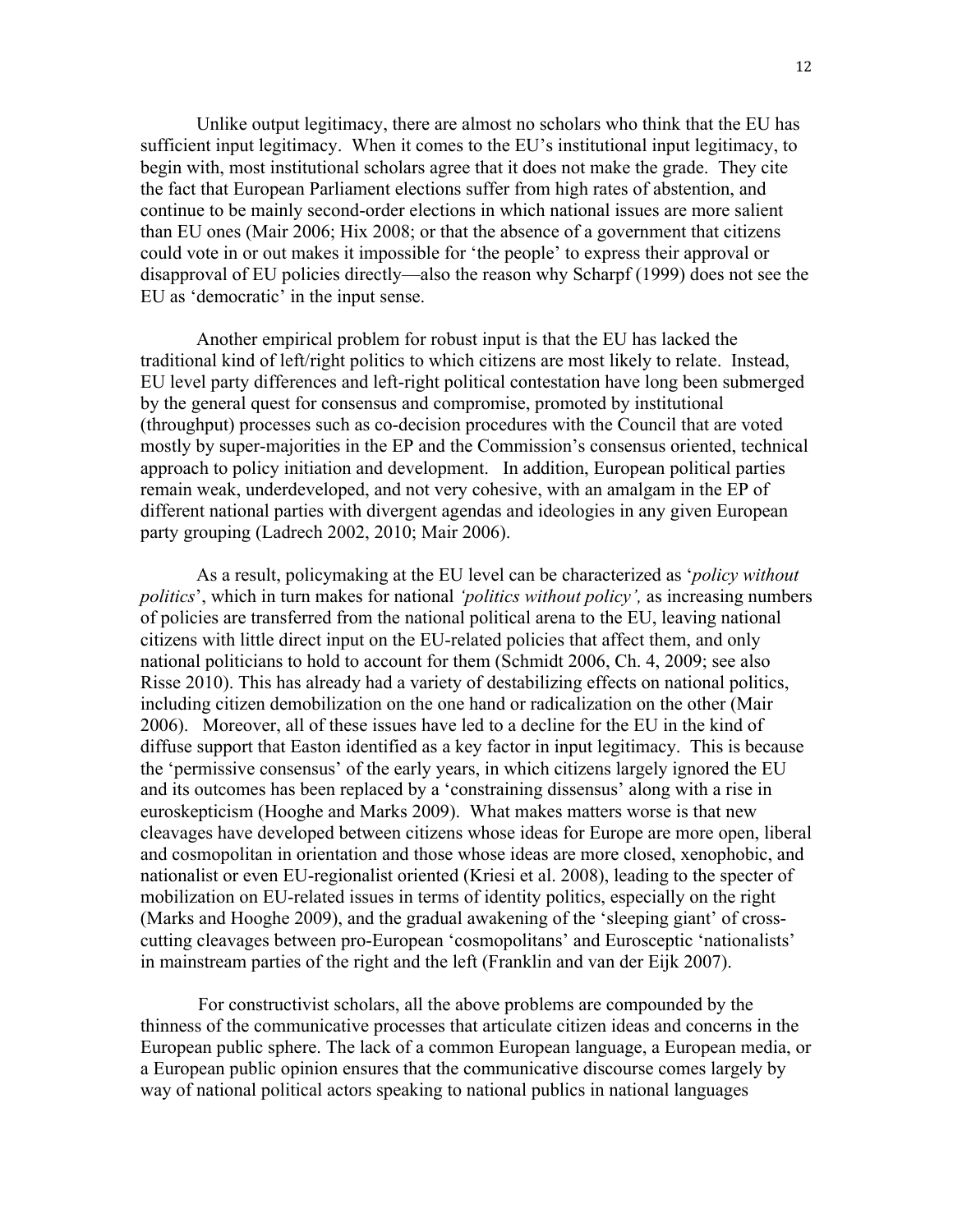reported by national media and considered by national opinion. Although the resulting fragmented communication is attenuated somewhat by the fact that there is a developing European 'community of communities' (Risse 2010), this does not get around the institutional input reality that without a Europe-wide representative politics to focus debate, European political leaders have little opportunity to speak directly to the issues and European publics have little ability to deliberate about them or to state their conclusions directly, through the ballot box. This said, where debates have occurred during referenda or major EU initiatives, even where the empirical results for the EU's institutional input are negative and de-legitimizing, some scholars see the results as nevertheless providing constructive input, as in the cases of the revision of the services directive that brought social movements into the consultation process (Crespy 2010) and the Europe-wide debates following European political leaders' sanctions of the Austrian Conservative governing coalition's inclusion of the right-wing extremist party of Jörg Haider in 2000 (Van de Steeg 2006)—although here one could argue that EU level input at the same time undercut national input legitimacy, given that the coalition was the democratic expression of the preferences of the Austrian voters.

So is the answer to bring in more '*politics with policy'* at the EU level, as many scholars advocate, in the effort to diminish the EU's input 'democratic deficit'? Some have resisted this suggestion because they see politicization as deleterious to the EU's output governing effectiveness *for* the people while others worry that it is too soon for any such politicization given legitimacy problems related to the lack of citizen identity, collective will, and a fully developed public sphere (Scharpf 1999; Bartolini 2005). But other scholars maintain that, whatever the normative arguments, empirically the cat is already out of the bag, so the question is how to politicize within the context of the current institutional set-up. Simon Hix's (2008) normative proposal for gradually adding a greater majoritarian component to the politics of the Council and the EP in order to ensure more clearly demarcated policies of the left or right, while a step in the right direction, fails to deal sufficiently with the fact that EU political parties currently lack the kind of cohesion and EU citizens the kind of collective identity necessary for this kind of input politics. But at the very least, the EU needs greater input through citizen access to the EP, either directly or through the national parliaments, as well as greater national parliament involvement with the EU, either through national oversight committees or through direct links with the EP (Menon and Peet 2010). But all of this also demands better working EU institutions to respond to input and to produce output, which is the domain of throughput legitimacy.

## **'THROUGHPUT' LEGITIMACY**

Throughput legitimacy covers what goes on in between the input and the output. Because it has not usually been part of normative theorizing about EU legitimacy, throughput has sometimes been discussed in output terms, where particular institutional or discursive processes are seen as preconditions for better output performance, and occasionally in input terms, where certain institutional processes or deliberative interactions are preconditions for better input participation. This is sometimes difficult to disentangle in normative arguments or empirical cases, since individual scholars and/or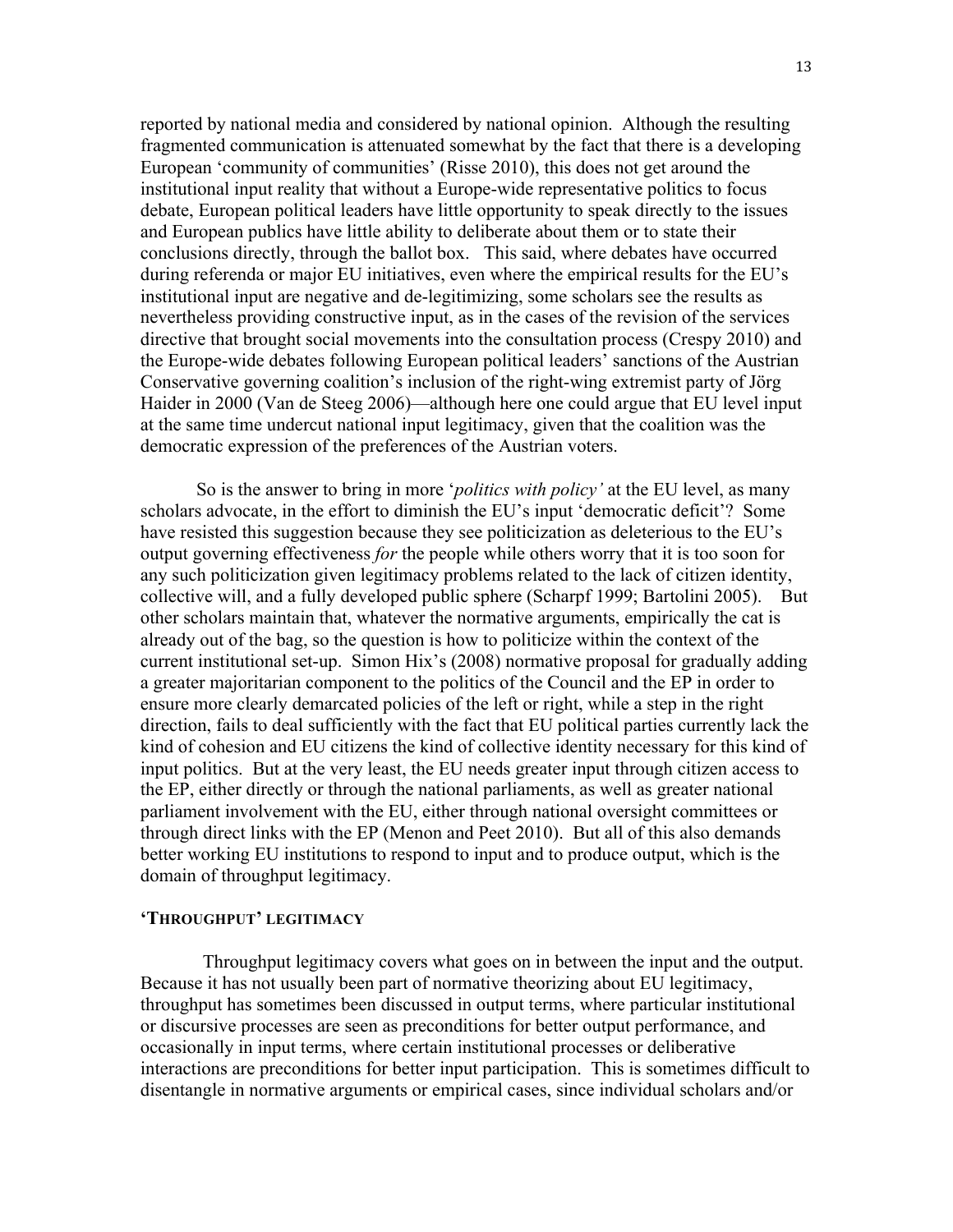political cultures may have preferences for certain types of output or input that demand certain types of throughput—say, monetarists and Germans with a preference for price stability in output performance will prefer independent central banks with a stability mandate, in contrast to Keynesians and the French prior to the mid 1980s, while federalists and Germans with a fear of input majorities imposing their output preferences will favour institutional checks and balances, in contrast to the British and the French. There are also numerous illustrations of these entanglements in the previous sections, when scholars make normative arguments linking independent regulatory or veto structures to better output performance, or produce empirical studies attributing worse input support or participation to the thinness of the communicative processes.

But disentangling throughput from output and input in normative theory is nonetheless extremely useful for analytic reasons. Normative theorizing can show that throughput also stands on its own, and not only because it refers to different mechanisms of legitimation such as efficacy, accountability, transparency, openness and inclusiveness. It is also because, unlike with input politics and output policies, where more of either is likely to increase the public's sense of democratic legitimacy, with throughput processes, more of it may have little effect on public perceptions of legitimacy, while less of it via corruption, incompetence, and exclusion may bring down the whole house of cards. For this reason, in the multi-level EU, better throughput can be seen to serve as a '*cordon sanitaire,'* to make the EU disappear from public view, leaving front and centre both national input politics and EU output policy.

#### *Institutional Throughput*

For institutional scholars, throughput legitimacy includes not only the workings of the decision-making processes as a whole—that they work efficaciously in an accountable and transparent manner—but also the intermediation processes through which citizens organized in interest groups have a direct influence on policymaking. This latter kind of legitimacy has been theorized not only by the pluralist political scientists of the 1950s and 1960s in America such as Robert Dahl and David Truman to normatively legitimate interest group participation in policymaking but also by theorists of 'associative democracy' who have also identified interest group access—in this case of public interests—as another form of democracy in its own right, as well as a corrective to representative democracy (e.g., Cohen and Rogers 1992). For the EU, throughput governance *with* the people through pluralist-type consultation—mainly as part of the joint decision-making process commonly known as the Community Method— has deliberately been encouraged as a way of counterbalancing the paucity of input governance *by* the people through political participation. The result has been an explosion in interest representation and lobbying at the EU level, first focused on the Commission but increasingly, as its powers have grown, the EP (Greenwood, 2007). It is only in recent years, however, that such 'functional representation' through interest groups has come to be seen as an additional form of democratic legitimization in the EU (see Kohler-Koch 2007; Kröger 2008).

The Commission in particular has consciously sought to remedy the democratic (input) deficit by finding ways to make (throughput) policymaking 'more inclusive and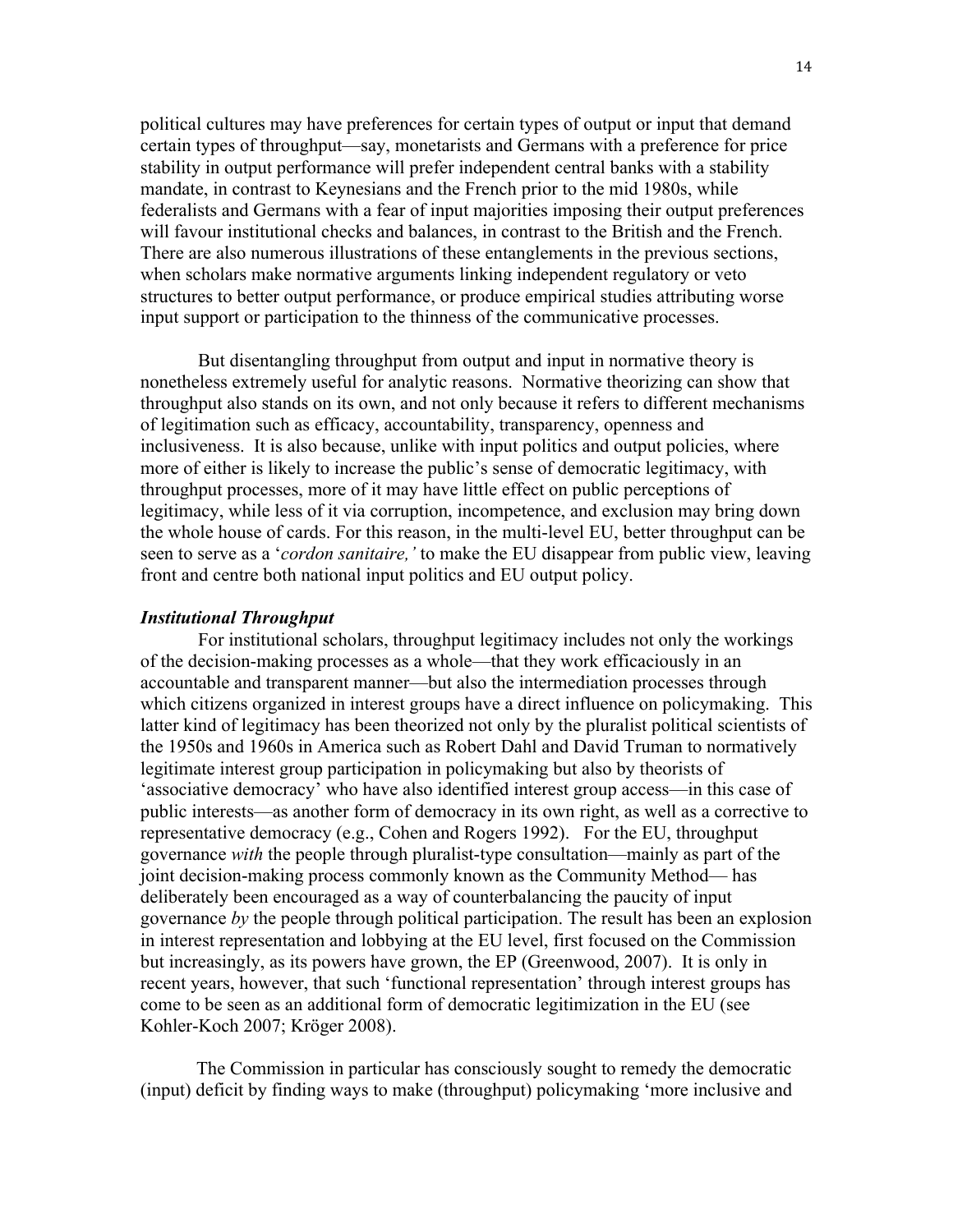accountable' to 'civil society'—defined as including special interests like business and labor along with activist citizens—as well as more transparent, as per the EU Commission's (2001) *White Paper on European Governance* (Smismans 2003; Kohler-Koch 2007, 2010; Kröger 2008). Following accusations of one-sidedness in its openness to business in the late 1980s and early 1990s, the Commission made a concerted effort to bring in more interest representation from under-represented groups, although how effective it has been is open to question (see Kröger 2008). This has included creating 'grass roots' interest groups (e.g., of women and consumers) at the EU level to counterbalance the more powerful, already present business groups, with the resulting networks ones in which mutually suspicious actors can ensure more demanding forms of reciprocal accountability (Héritier 1999). Moreover, the EU has given voice to a whole range of public interest groups which may be marginalized in their national polities, and whose common interests are better expressed at the EU level, such as in gender equality and sexual harassment laws (Zippel 2006). In addition, with regard to interest intermediation, rather than competition among interests the EU Commission sought to foster cooperation in its consensus-based policy formulation process, with rules of the game that entail that in order to play, participants must gain and maintain credibility as trusted actors providing accurate technical information (Coen 2008). Even social movements have been able to exercise informal influence (Della Porta 2009; Crespy 2010).

But regardless of how open to public interest consultation *with* the people the EU may be, the problem for national citizens is that this kind of supranational policymaking is very far from the kind of representative democracy *by* the people they tend to see as the most normatively legitimate. And throughput governance processes are in any case not open to most of them in practical terms, given the difficulties of transnational mobilization for most citizens (Imig and Tarrow 2001; Della Porta 2009). Moreover, the more access there is through lobbying, especially if unequal, the more questions can be raised about transparency and accountability, in particular given the long road to establishing even a voluntary registration scheme and code of conduct for lobbyists (Cini 2011).

Accountability itself became a major issue following the scandal and resignation of the Santer Commission, as noted above. The new Commission's response was to impose much tighter controls on expenditure procedures (to the point of creating massive inefficiencies in contracting and reporting) as well as by seeking to increase transparency. Transparency was to be ensured through greater access to EU documentation for the media and interest groups (Héritier 2003) as well as through the internet and the development of e-government—although the massive volume of EU-generated information has also led to information overload, perversely making it all less transparent. As for accountability and transparency in the decision-making processes themselves, this is often difficult given the secrecy of much of the process, whether in the Commission, the COREPER, or in the Council, despite an increasing number of publicity-related reforms. For example, although Council meetings are broadcast through live video streaming (since 2006), the President can always suspend recording (usual for debates on controversial issues) and, where debates must be public (because of co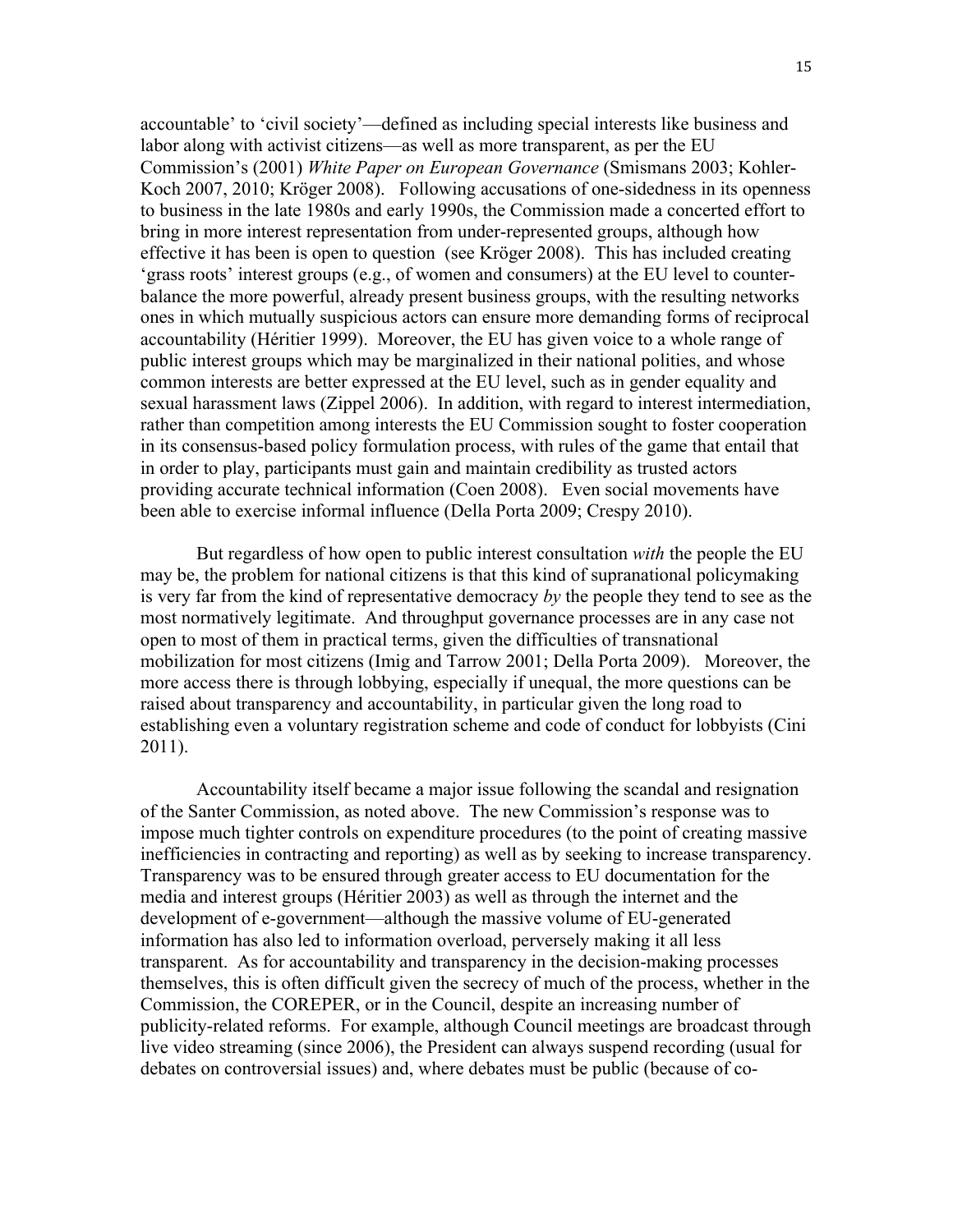decision with the EP) negotiations take place over lunch or in the corridors (Novak 2011).

Accountability, understood as being subject to scrutiny by a specific forum, such as the EP with regard to the decision-making processes the Council, Commission, or comitology, is also problematic (Lord 2004; Bovens et al. 2010). The EP has little influence over initiation, no connection to comitology, and so far also little connection to national parliaments (Menon and Peet 2009). This said, increasing the oversight by the EP, while in principle making the decision-making more accountable, could also insert input politics into the process and thereby undermine throughput efficacy via more conflicts with the Council. And this in the end could even undermine accountability, given the tension between the European parliamentary groupings and national parties resulting from EP party aggregation (Rose and Borz 2011). As it is, however, corresponding efforts to improve the efficacy of the co-decision process through the growth of fast-track legislation via early agreements—which went from 28% in 1999- 2004 to 80% in the last parliamentary term, in which 'trilogues' among a handful of individuals representing the EP (mainly the larger party groupings), the Council, and the Commission negotiate compromise—comes at the expense of transparency and accountability as well as input, in particular through the short-circuiting of parliamentary debate and smaller party groupings' voice (Héritier and Reh 2011; Dehousse 2011).

Equally problematic for efficacious institutional throughput is the unanimity rule for treaties, in which the ability of any member-state to veto any agreement can lead to treaty delays, dilution, or deadlock (Schmidt 2009, pp. 28-32). There are certainly good input and output arguments with regard to keeping the unanimity rule, i.e., that it respects member-state preferences and autonomy, but this cannot deny the throughput problems, or the fact that the rule also frustrates other input and output goals or values. The failure of the Constitutional Treaty following the French and Dutch referenda, along with the myriad delays on the Lisbon Treaty are object lessons for why many find that the EU needs another way of reaching binding agreements for the member-states. One remedy, proposed by former Commissioner Mario Monti among others, would be to do away with the unanimity rule and replace it instead with supermajorities (whether two-thirds, fourfifths, or even more) plus opt-outs agreed, say, by Council vote, so long as the opt-out does not negatively affect the functioning of the proposed political community (e.g., as in fiscal harmonization, where an opt-out might vitiate its very purpose) (Schmidt 2009). In the interim, however, the member-states have other ways around this, such as through the enhanced cooperation mechanism of the Lisbon Treaty, in which nine or more memberstates can move forward in areas in which agreements have proven difficult to reach (as in the case of divorce). Another way is through multiple bilateral (intergovernmental) agreements outside the treaties. An early example of this was Schengen. The most recent was the EFSF (European Financial Stability Facility, created over a weekend (May 9-10, 2010) in the attempt to stop the contagion effect of the Greek crisis on other Southern Mediterranean countries. In this case, however, the German political leadership insisted on a quick return to the unanimity rule—worried about the national inputoriented rulings of the German Constitutional Court—with the creation of a new facility,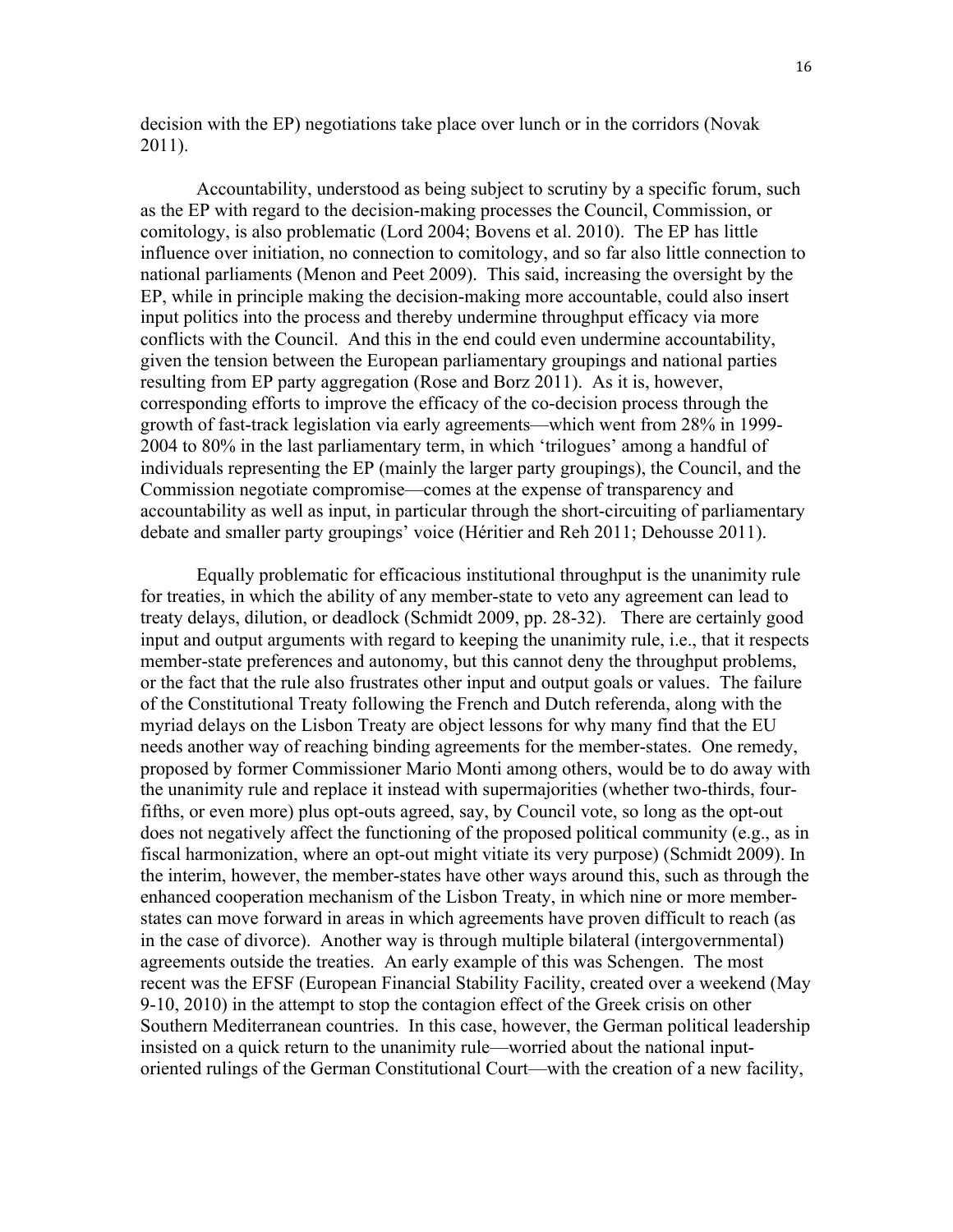the European Stability Mechanism, to begin in 2013, ratified unanimously by Treaty amendment.

#### *Constructive Throughput*

Throughput legitimacy requires not just accountable, transparent, and accessible institutional processes that also get beyond the unanimity trap. It additionally requires productive deliberative interrelationships among actors in the wide variety of throughput governance processes that make up the coordinative discourse of the policy sphere. For this, constructivist scholars generally cite formal deliberative processes, starting with Habermas (1996) on the quality of the deliberative procedures as a "counter-steering mechanism" ensuring that citizens' community power is adequately channeled in societal and administrative decision-making, thereby improving accountability (see Bekkers and Edwards 2007, p. 53). EU examples include discussions of Commission-led, consensusfocused intermediation with experts in the comitology process, which are sometimes described as a form of 'supranational deliberative democracy' (Joerges and Neyer 1999) or 'directly-deliberative polyarchy' (Gerstenberg and Sabel 2000). These particular examples, however, seem to blur the boundaries between throughput processes and input participation, raising the question: Is involving experts in deliberations with policymakers really about input democracy or isn't it rather about providing for better (throughput) development of output policies? More recent work by Sabel and colleagues (Sabel and Zeitlin 2010, pp. 12-17) provides an answer to this question by focusing more exclusively on what they see as the more dynamic (throughput) accountability of new forms of governance—by contrast with the (rationalist) rule-compliance accountability of the old. They find these in the deliberative processes of peer reviews, whether in forums, networked agencies, councils of regulators, or the open method of coordination. The mechanisms for accountability here include public justification requirements in food safety regulations, the right of challenge and the duty to explain in the new EU competition policy regime, and the penalty default mechanism that makes non-agreement so costly that it pushes all parties to information-sharing regimes, as in the Florence Electricity Forum. Transparency, similarly, is not just about publishing rules and information but also about ensuring that networked governance establishes procedural requirements for active participation by a broad range of stakeholders in regulatory decision-making (Sabel and Zeitlin 2010, pp. 18-20).

There are also more ad hoc deliberative processes of throughput legitimization. One of these was the Constitutional Convention, described by Risse and Kleine (2007) as a throughput process in which the debates were arguably the first (and only) creation of a close to ideal EU deliberative public sphere of communication, in particular in contrast to the closed door bargaining routine of the IGC that followed. Other informal processes of discursive interaction that contribute to throughput legitimacy 'from below' include the role of social movements (Eder and Trenz 2007, pp. 171-2), as in the case of the European Social Forum (ESF), which improved the deliberative quality of communication among its own grassroots activists in European assemblies in ways that also contributed to output legitimacy by increasing these social activists' identification with Europe despite their continuing suspicion of the EU's overly neo-liberal policies (Doerr 2009).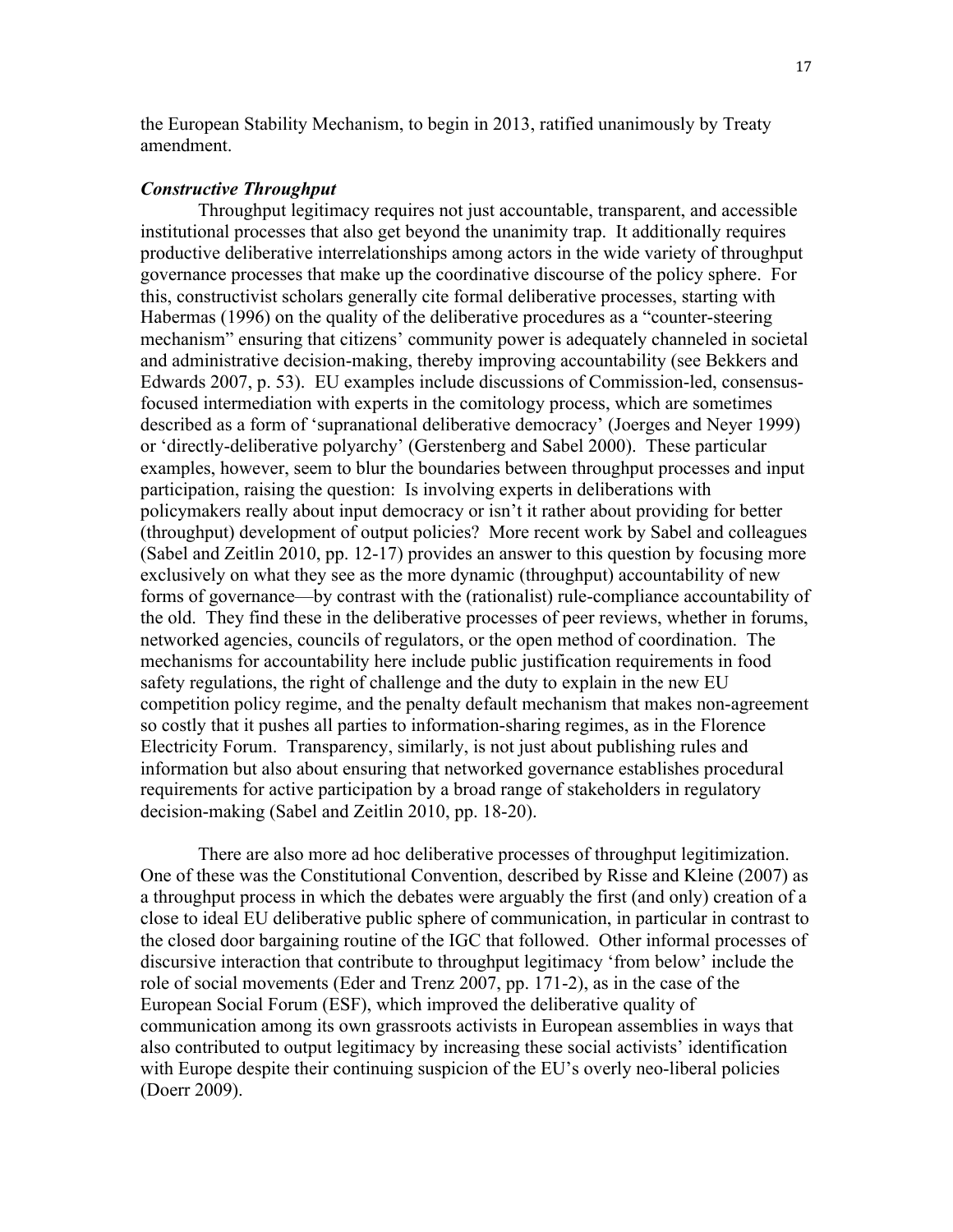All this may make it appear that constructive throughput legitimacy is assured. But serious problems remain here, too, in particular as they interact with the problems of input and output legitimacy related to the EU's '*policy without politics*'. Generally speaking, the Commission has consciously sought to depoliticize EU policy formulation by presenting its initiatives in neutral or 'reasonable' language, and by using communications techniques such as its 'Plan D' for democracy (Barbier 2008, pp. 231-2). National leaders, moreover, have been perfectly happy with this depoliticized language because this leaves them free in their national capitals to put any kind of political 'spin' of the left, right, or centre on EU policies. This serves to ensure that, even as the EU Commission in particular seeks to make EU policymaking processes more legitimate via accountability, transparency, inclusiveness and openness, these processes tend to disappear from national public view—so long as, of course, they avoid any negative throughput via oppressive rules, scandals, corruption, bias, or even simple incompetence, as discussed earlier. The problem is what Wille (2010, pp. 84-5) has called the 'accountability paradox', in which increasing attention to internal accountability by the Commission, which Lord (2004) has suggested makes it the most controlled executive in the world, has done nothing to solve 'the problems of rendering accounts externally', which continues to leave the EU invisible to the public, remote, and seemingly unaccountable.

To remedy some problems of constructive throughput legitimacy, in addition to continuing with efforts to improve mechanisms of accountability and transparency, EU level governance processes would need to find more ways to include citizens, say, by having national governments do more to bring civil society into national formulation processes focused on EU throughput decision-making as well as doing more to ensure disadvantage interest groups and social movements to may their views heard (Schmidt 2009). Importantly, however, stakeholder democracy, even if improved, is not necessarily public interest oriented democracy. And however much the EU and national governments seek to promote '*policy with* pluralist *politics'* to enhance throughput legitimacy, this cannot be a substitute for input legitimacy, although it can be a supplement to it as well as a way of ensuring better output legitimacy.

#### **CONCLUSION**

The normative criteria for democratic legitimacy, in sum, consist of institutional and constructive throughput processes as well as of input participation and output policy. What distinguishes throughput processes from the other two criteria is that input and output can involve trade-offs, where more of the one may make up for less of the other, whereas more (and better) throughput does not make up for problems with either input or output while less (and worse) throughput can delegitimate both input and output. The multi-level nature of the EU complicates this set of interaction effects further, since more EU level input or output can negatively affect national level input legitimacy. The EU's answer to this problem has been largely to improve throughput processes of converting input into output (through efficacy, accountability, transparency, openness and inclusiveness) to make up for loss of national level input and for national problems with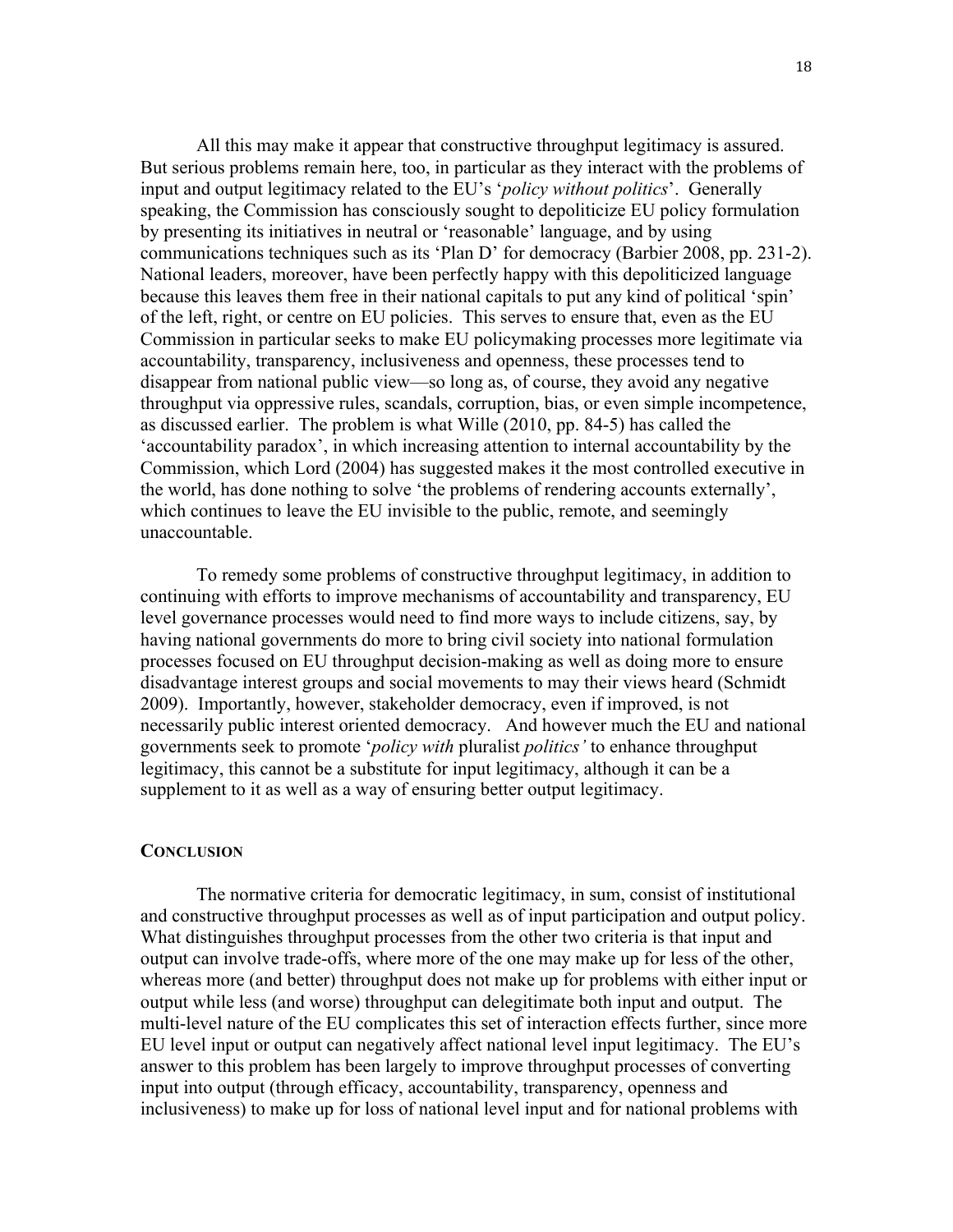EU output. But this fails to recognize that no amount of throughput can make up for a dearth of input or deleterious output. A brief illustration using the case of the eurozone sovereign debt crisis beginning in 2010 should help demonstrate how adding this normative criterion to the study of democratic legitimacy is also useful for empirical analysis.

In the first phases of the Eurozone crisis, national leaders' decisions to set up the EFSF and the ESM can be seen as increasing supranational input legitimacy, given that they were acting as the representatives of their member-state electorates along with EU institutional actors such as the ECB and the Commission to deepen integration in response to the crisis. This followed a protracted (inefficacious) throughput process of negotiation as the German Chancellor Merkel dragged her feet while the Greek crisis got worse and the threat of contagion to other peripheral member-states spread. In the end, though, EU leaders did produce enhanced supranational output, to save the eurozone. The specific austerity-based output policies for eurozone members in need of a bailout (Greece) or protection under the EFSF (Ireland and Portugal), however, involved a tradeoff with national input legitimacy, since once those governments signed up for the strict budgetary regime they had largely to give up the steering of their economies to the EU-IMF teams of experts. That trade-off has for the moment been accepted as legitimate by much of these countries' electorates, although not without movements of protest, under the belief that the bitter (output) medicine will be effective in curing the disease. Subsequently, as the crisis roiled on and EU leaders contemplated further economic integration, they also became increasingly focused on throughput processes as a way to build trust along with compliance with the austerity budgetary policies that they had also agreed in May 2010. These processes have largely involved rule-compliance accountability—including numerically-targeted automatic mechanisms, 'golden rules', and technocratic rules-based oversight (e.g., the 'European Semester' in which the Commission would vet national budgets)—and seem to lack any elements of the more dynamic deliberative accountability that could serve to ensure that the rules were welladapted to the different countries' economic realities. But even if such throughput processes were to add elements of dynamic accountability, they would in any case be no substitute for an input-based *gouvernement économique*, in which the Eurozone countries were, say, to have on-going deliberations about managing the economy, involving not only the Council and the ECB but also the European Parliament and national parliaments. Moreover, even if there were to be more supranational input governance, public perceptions of illegitimacy would appear if member-states did not follow the throughput rules. That said, even if they did, this would not help legitimacy in any way if the output austerity policies turn out to be the wrong the kind of medicine.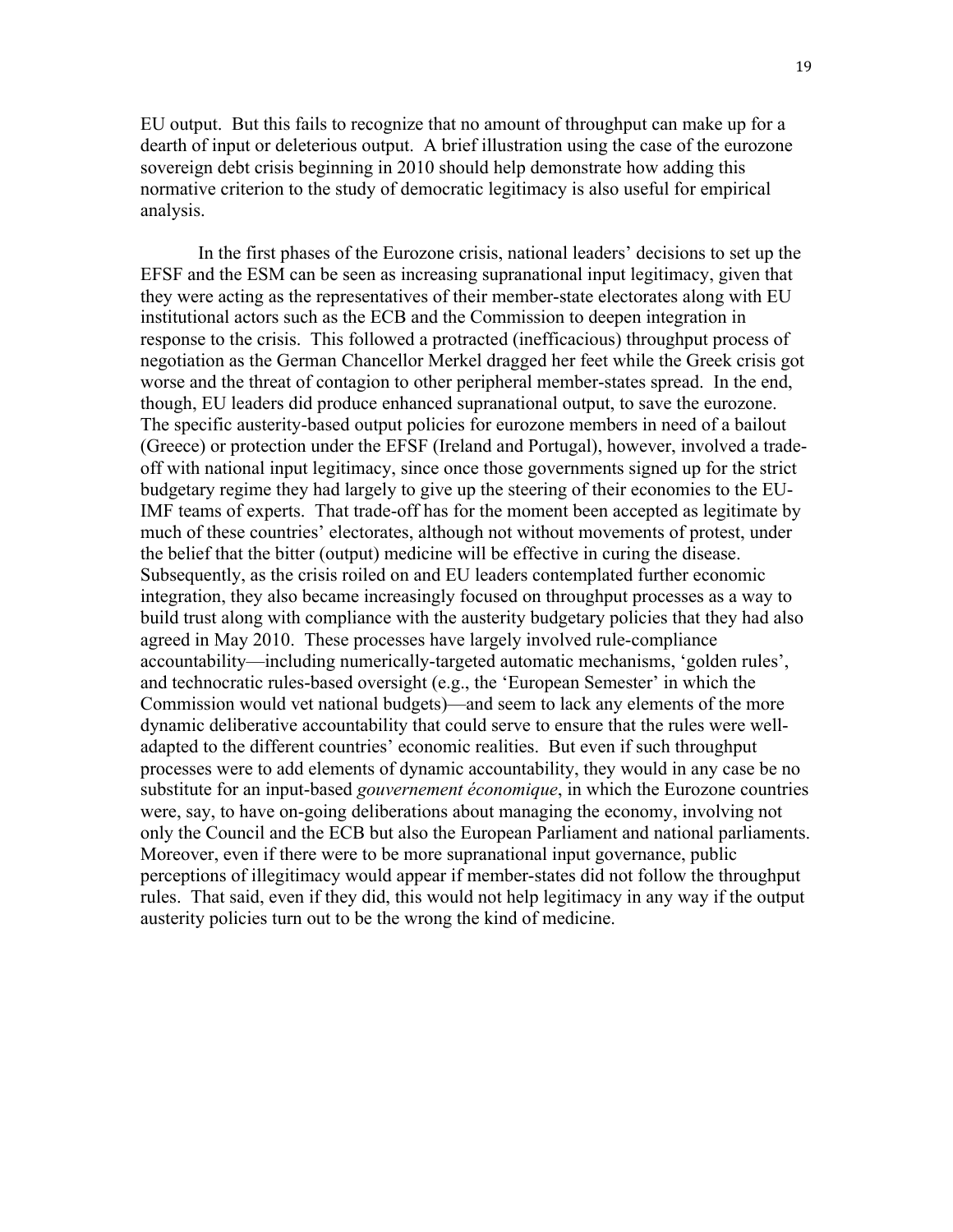## **REFERENCES**

- Barbier, J.-C. (2008) *La Longue Marche vers l'Europe Sociale* (Paris: PUF)
- Bartolini, S. (2005) *Restructuring Europe.* Oxford : Oxford University Press
- Beetham, D. and Lord, C. (1998) *Legitmacy and the European Union* London: Longman
- Bekkers, V. and Edwards, A. (2007) 'Legitimacy and Democracy', in: V. Bekkers, G. Dijkstra, A. Edwards, M. Fener (eds.) *Governance and the Democratic Deficit*, Hampshire: Aldershot.
- Bellamy, R. & Castiglione, D. (2003) 'Legitimizing the Euro-Polity and its Regime', *European Journal of Political Theory* 2 (1), 7-34.
- Benz, A. and Papadopoulos, Y. (2006) *Governance and Democracy* London: Routledge.
- Bogdanor, V. (2007) *Legitimacy, Accountability and Democracy in the European Union* A Federal Trust Report, London.
- Bovens, M. Curtin, D, and t'Hart, P. (eds.) (2010) *The Real World of EU Accountability: What Deficit?* Oxford: Oxford University Press.
- Bulmer, S. (1998) 'New institutionalism and the governance of the Single European Market', *Journal of European Public Policy,* 5, (3), 365-86.
- Caporaso, J. and Tarrow, S. (2008) 'Polanyi in Brussels: European Institutions and the Embedding of Markets in Society'. RECON Online Working Paper 2008/01. www.reconproject.eu/projectweb/portalproject/RECONWorkingPapers.html
- Cerutti, F. (2008) 'Why legitimacy and political identity are connected to each other, especially in the case of the European Union', in F. Cerutti and S. Lucarelli, eds., *The Search for a European Identity* London: Routledge.
- Cini, M. and Pérez-Solórzano Borragán, N. (2011) 'Ethical Governance and Lobbying in the EU Institutions.' Paper presented at the European Union Studies Association Conference. Boston, 3-5 March.
- Coen, D. (2008) *EU Lobbying* London: Routledge.
- Coen, D. and Richardson, J. (2009) *Lobbying in the European Union: Institutions, Actors, and Issues* Oxford: Oxford University Press.
- Coen, D. and Thatcher, M.. (2005) "The New Governance of Markets and Non-Majoritarian Regulators," *Governance* 25 (3) 329-505.
- Cohen, J. and Rogers, J. (1992). 'Secondary Associations and Democratic Governance', *Politics and Society* 20 (4), 391–472.
- Crespy, A. (2010) 'Les Résistances à l'Europe Néolibérale', PhD dissertation, Université Libre de Bruxelles (ULB) (March).
- Dehousse, R. (2011) 'Are EU Legislative Procedures Truly Democratic?' Paper presented at the Harvard University Center for European Studies. Boston, 2 March.
- Della Porta, D. (ed.) (2009) *Democracy in Social Movements* Basingstoke: Palgrave Macmillan.
- Doerr, N. (2009) 'Listen Carefully—Democracy Brokers at the European Social Forums'. PhD dissertation, European University Institute.
- Dryzek, J. and Niemeyer, S. (2008) 'Discursive Representation', *American Political Science Review* 102(4): 481-492.
- Dyson, K. (ed.) (2002) *The European State and the Euro* Oxford: OUP.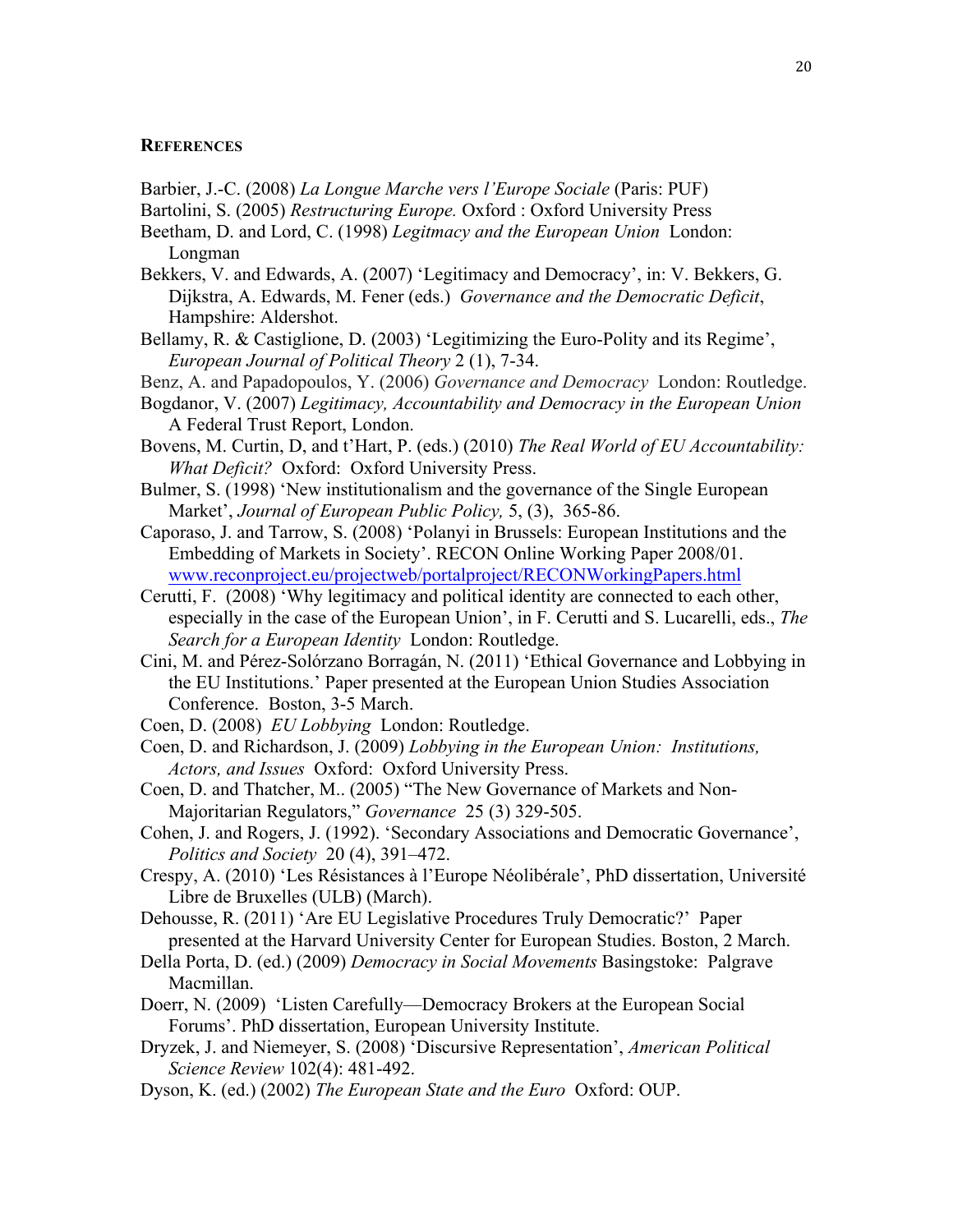Easton, D. (1965) *A Systems Analysis of Political Life* New York: Wiley

- Eder, K. and Trenz, H-J (2007) 'Prerequisites of Transnational Democracy and Mechanisms for Sustaining It', in B. Kohler-Koch and B. Ritberger *(*eds.) *Debating the Democratic Legitimacy of the European Union* Lanham, Maryland: Rowman and Littlefield.
- Eriksen, E. O. and Fossum, J. E. (2002). 'Democracy Through Strong Publics in the European Union?', *Journal of Common Market Studies* 40 (3), 401–24.
- Fischer, E. (2004) 'The European Union in the Age of Accountability' *Oxford Journal of Legal Studies* 24(3): 495-515.
- Fligstein, N. (2008) *Euro Clash* Oxford: OUP.
- Follesdal, A. (2006) 'The Legitimacy Deficits of the European Union', *Journal of Political Philosophy* 14(4), 441-68.
- Franklin, M. and van der Eijk, C. (2007) 'The Sleeping Giant', in W. Van der Brug and C. Van der Eijk (eds.) *European Elections and Domestic Politics* Notre Dame: University of Notre Dame Press.
- Gerstenberg, O. and Sable, C. (2000). 'Directly Deliberative Polyarchy: An Institutional Ideal for Europe?' http://www.law.columbia.edu/sable/papers/gerst-sable1029.doc

Greenwood, J. (2007) 'Organized Civil Society and Democratic Legitimacy in the European Union', *British Journal of Political Science* 37 (2), 333-357

- Habermas, J. (1996) *Between Facts and Norms: Contributions to a Discourse theory of Law and Democracy*, Cambridge, MA.
- Habermas, J. (2001) *The Postnational Constellation* Cambridge, MA: MIT Press.
- Harlow, C. (2002) *Accountability in the European Union* Oxford: Oxford University Press.
- Harlow, C. and Rawlings, R. (2007). 'Promoting Accountability in Multi-Level Governance', *European Law Journal* 13 (4), 542—562.
- Héritier, A. (1999). 'Elements of Democratic Legitimation in Europe', *Journal of European Public Policy* 6 (2), 269–82.
- Héritier, A. (2003) 'Composite democracy in Europe. The role of transparency and access to information', *Journal of European Public Policy* 10 (5), 814–33.
- Héritier, A. and Reh, C. (2011) 'Codecision and its Discontents: Intra-Organisational Politics and Institutional Reform in the European Parliament'. Paper prepared for the EUSA Conference, Boston 3-5 March.
- Hix, S. 2008. *What's Wrong with the European Union and how to fix it* Cambridge: Polity Press.
- Holzhacker, R. (2007) 'Democratic legitimacy and the European Union', *Journal of European Integration* 29 (3), 257–69.
- Hooghe, L. and Marks, G. (2009) 'A Postfunctionalist Theory of European Integration: From Permissive Consensus to Constraining Dissensus', *British Journal of Political Science* 39 (1), 1-23.
- Höpner, M. and Schäfer, A. (2007) 'A New Phase of European Integration: Organized Capitalisms in Post-Ricardian Europe'. *MOIFG Discussion Paper* No. 2007/4. http://ssrn.com/abstract=976162
- Imig, D. and Tarrow, S. (eds.) (2001) *Contentious Europeans* Lanham, MD: Rowman & Littlefield.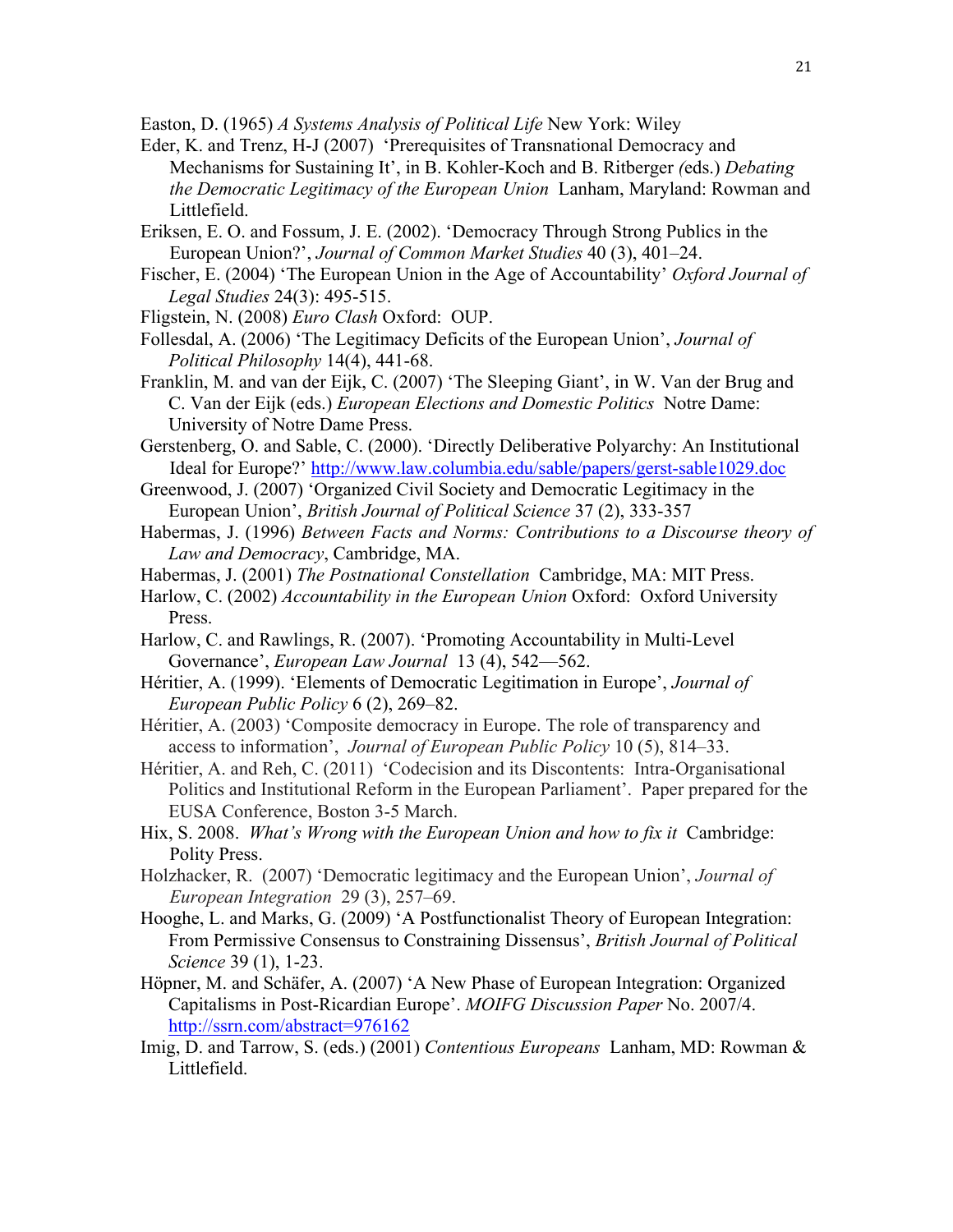- Joerges, C. and Neyer, J. (1997) 'Transforming Strategic Interaction Into Deliberative Problem-Solving', *Journal of European Public Policy* 4 (4), 609-625
- Kohler-Koch, B. (2007) 'The Organization of Interests and Democracy in the EU.' In B.Kohler-Koch, and B. Ritberger (eds.) *Debating the Democratic Legitimacy of the European Union* Lanham, Maryland: Rowman and Littlefield.
- Kohler-Koch, B. (2010) 'Civil society and EU democracy: "astroturf' representation"'? *Journal of European Public Policy* 17 (1), 100-116.
- Koopmans, R. (2004). 'The Transformation of Political Mobilisation and Communication in European Public Spheres', 5th Framework Programme of the European Commission, http://europub.wz-berlin.de
- Kriesi, H., Grande, E. and Lachat, R. (2008). *West European Politics in the Age of Globalization* Cambridge: Cambridge University Press.
- Kröger, S. (2008) 'Nothing but Consultation: The Place of Organized Civil Society in EU Policy-making across Policies', *European Governance Papers (EUROGOV)* No. C-08-03 http://connex-network.org/eurogov/pdf/egp-connex-C-08-08.pdf
- Laïdi, Z. 2008. *Norms over force* Basingstoke: Palgrave.
- Liebert, U. and Trenz, H-J (eds.) (2009) *Civil Society and the Reconstitution of Democracy in Europe* Special Issue of *Policy and Society* 20 (1), 1-98.
- Lord, C. (2004) *A Democratic Audit of the European Union* Basingstoke: Palgrave Macmillan.
- Lucarelli, S., Cerutti, F., and Schmidt, V. A. (eds.) (2010) *Debating Political Identity and Legitimacy in the European Union* London: Routledge.
- Mair, P. (2006) 'Political Parites and Party Systems.' In P. Graziano and M. Vink, (eds.) *Europeanization* Basingstoke: Palgrave Macmillan.
- Majone, G. (1998) 'Europe's Democratic Deficit', *European Law Journal,* 4 (1), 5-28.
- Majone, G. (2009) *Dilemmas of European Integration* Oxford: OUP.
- Manners, I. (2002) 'Normative Power Europe: A Contradiction in Terms'? *Journal of Common Market Studies* 40 (2), 235-258.
- March, J. G. and Olsen, J. P. (1989) *Rediscovering Institutions* New York: Free Press.
- Menon, A. and Peet, J. (2010) "Beyond the European Parliament: Rethinking the EU's Democratic Legitimacy." *Centre for European Reform Essays* (December) www.cer.org.uk
- Menon, A. and Weatherill, S. (2008) 'Transnational Legitimacy in a Globalising World', *West European Politics* 31 (3), 397-416.
- Moravcsik, A. (1998) *The Choice for Europe* Ithaca: Cornell University Press.
- Moravcsik, A. (2002) 'Reassessing Legitimacy in the European Union', *Journal of Common Market Studies* 40 (4), 603-624.
- Nastase, A. (2011) 'Public Ethics Reforms at the European Commission'. Paper presented at the European Union Studies Association Conference. Boston, 3-5 March.
- Novak, S. (2011) 'Improving Democratic Accountability in the EU Council of Ministers: Is Publicity an Adequate Tool?' Paper presented at the European Union Studies Association Conference. Boston, 3-5 March.
- Pierson, P. (1996) 'The Path to European Integration: A Historical Institutionalist Analysis'. *Comparative Political Studies* 29 (2), 123-62
- Risse, T. (2010) *A Community of Europeans?* Ithaca: Cornell University Press